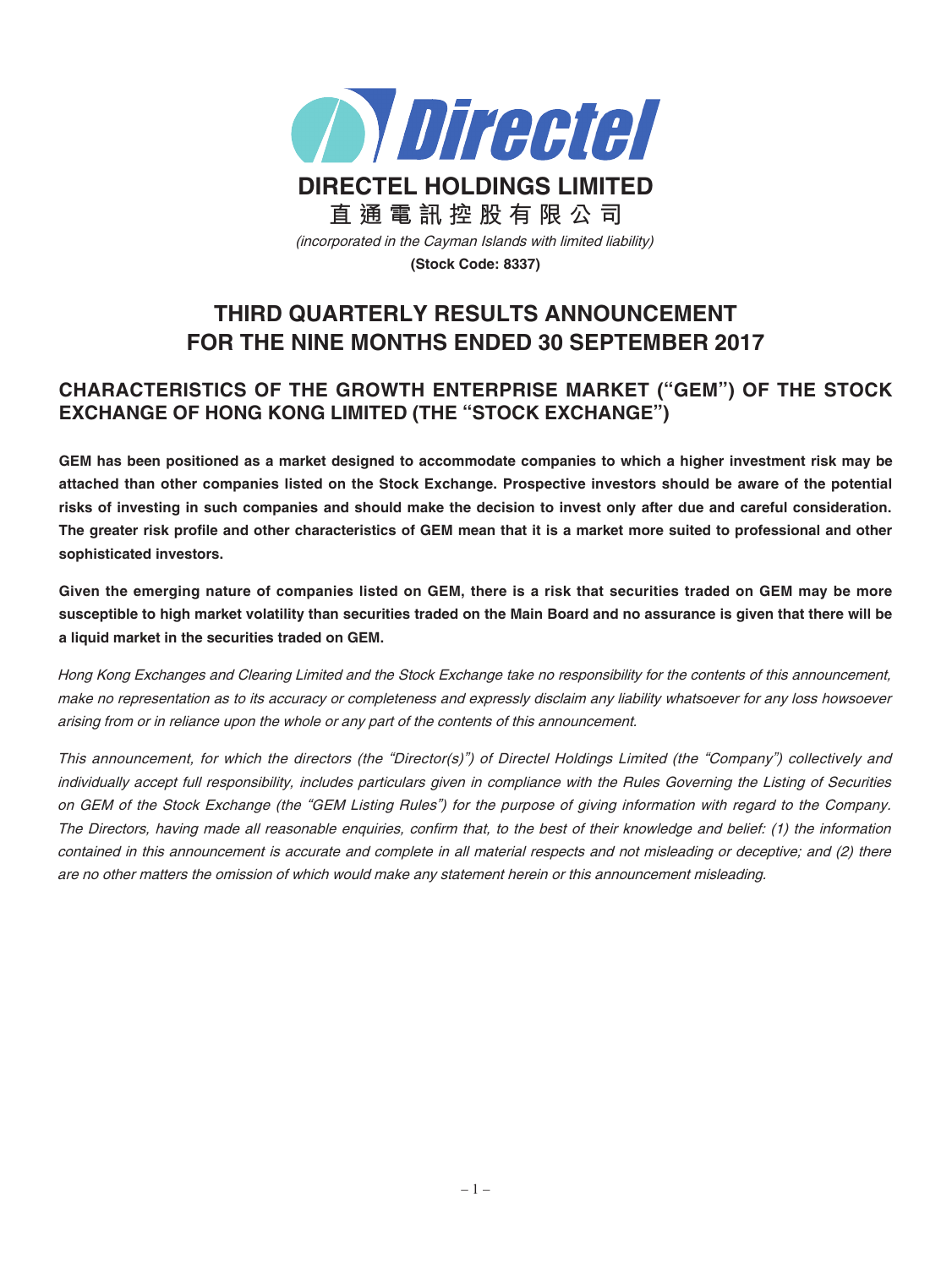# **HIGHLIGHTS**

- ‧ Revenue for the nine months ended 30 September 2017 was approximately HK\$10,526,000, representing an increase of approximately 100.7% as compared with the corresponding period in 2016.
- ‧ Loss attributable to shareholders of the Company for the nine months ended 30 September 2017 was approximately HK\$9,863,000, representing a decrease of approximately 55.7% as compared with the corresponding period in 2016.
- The Board does not recommend the payment of any dividend for the nine months ended 30 September 2017.

# **UNAUDITED THIRD QUARTERLY RESULTS FOR THE NINE MONTHS ENDED 30 SEPTEMBER 2017**

The board of Directors (the "Board") of the Company hereby announces the unaudited consolidated results of the Company and its subsidiaries (together referred to as the "Group") for the three months and the nine months ended 30 September 2017 together with the unaudited comparative figures for the respective corresponding period in 2016 as follows:

# **CONSOLIDATED STATEMENT OF PROFIT OR LOSS AND OTHER COMPREHENSIVE INCOME**

|                | For the three months<br>ended 30 September |             | For the nine months |             |
|----------------|--------------------------------------------|-------------|---------------------|-------------|
|                |                                            |             | ended 30 September  |             |
|                | 2017                                       | 2016        | 2017                | 2016        |
|                | <b>HK\$'000</b>                            | HK\$'000    | <b>HK\$'000</b>     | HK\$'000    |
| Note           | (Unaudited)                                | (Unaudited) | (Unaudited)         | (Unaudited) |
| 4              | 7,460                                      | 1,518       | 10,526              | 5,244       |
|                | (7, 538)                                   | (3, 343)    | (12, 473)           | (10,006)    |
|                | (78)                                       | (1,825)     | (1, 947)            | (4, 762)    |
| 5(a)           | 105                                        | 105         | 356                 | 1,063       |
| 5(b)           | 193                                        | (791)       | 782                 | (2,894)     |
|                | (3, 344)                                   | (3, 557)    | (9,054)             | (9,710)     |
|                |                                            | (1,062)     |                     | (5,962)     |
| 6              | (3, 124)                                   | (7, 130)    | (9,863)             | (22, 265)   |
| $\overline{7}$ |                                            |             |                     |             |
|                |                                            |             |                     |             |
|                |                                            |             |                     | (22, 265)   |
|                |                                            |             |                     |             |
|                |                                            |             |                     |             |
|                |                                            |             |                     |             |
|                |                                            |             |                     |             |
|                | 118                                        |             | 167                 |             |
|                |                                            |             |                     |             |
|                | (30)                                       |             | (30)                |             |
|                |                                            |             |                     |             |
|                | (3,036)                                    | (7, 130)    | (9,726)             | (22, 265)   |
|                |                                            |             |                     |             |
|                | (0.10)                                     | (0.23)      | (0.32)              | (0.72)      |
|                | 9                                          | (3, 124)    | (7, 130)            | (9,863)     |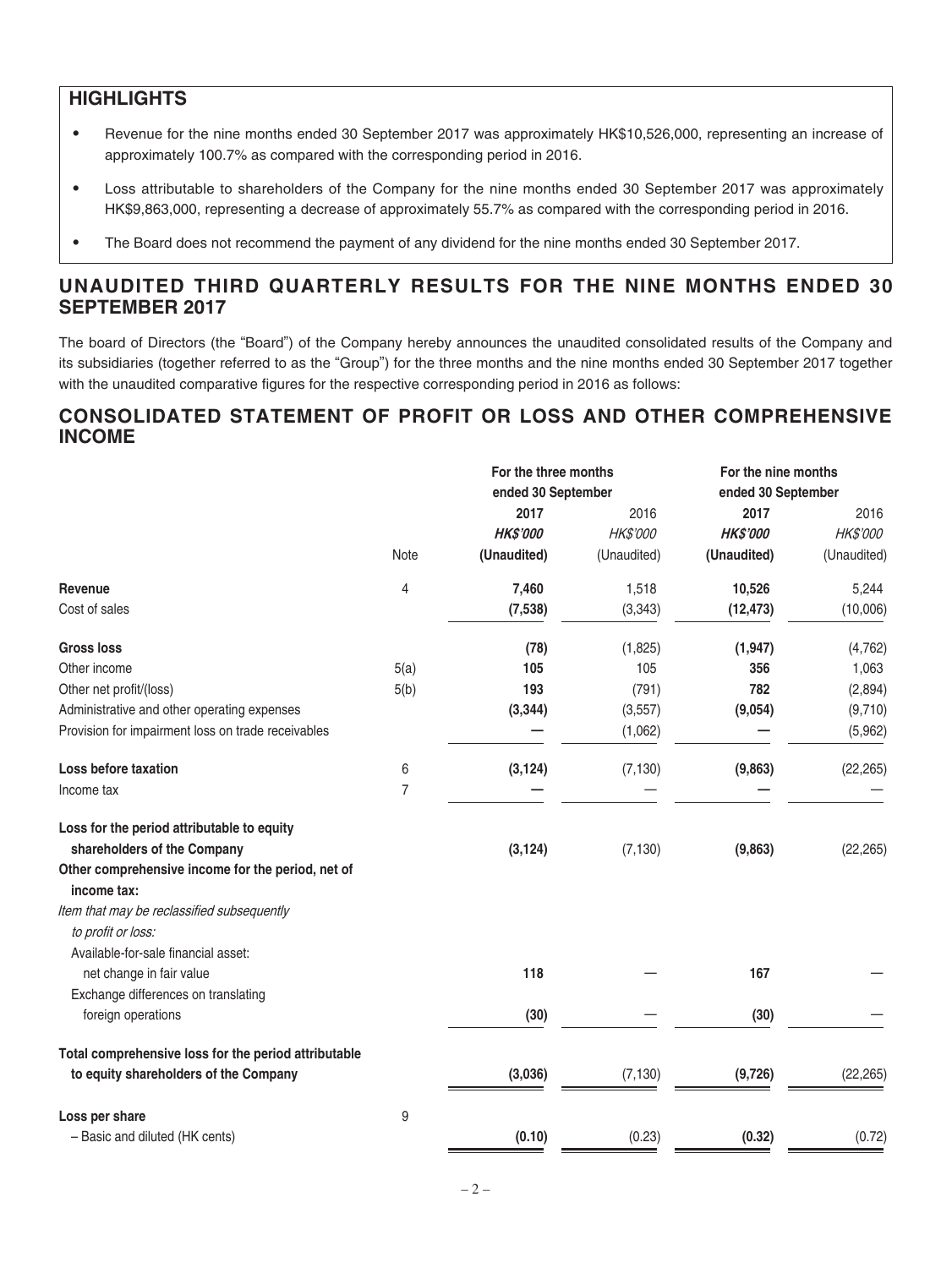# **NOTES TO THE UNAUDITED CONSOLIDATED QUARTERLY FINANCIAL REPORT**

# **1. BACKGROUND OF THE COMPANY**

Directel Holdings Limited (the "Company") was incorporated in the Cayman Islands on 28 July 2009 as an exempted company with limited liability under the Companies Law, Chapter 22 (Law 3 of 1961, as consolidated and revised) of the Cayman Islands. Its principal place of business in Hong Kong is at Office Nos. 1, 2, 14 and 15, 37th Floor, Hong Kong Plaza, No. 188 Connaught Road West, Hong Kong and its registered office is at Clifton House, 75 Fort Street, PO Box 1350, Grand Cayman KY1-1108, Cayman Islands.

The Company is principally engaged in investment holding.

# **2. BASIS OF PREPARATION**

The quarterly financial report has been prepared in compliance with the applicable disclosure provisions of Chapter 18 of the Rules Governing the Listing of Securities on GEM of the Stock Exchange and in accordance with substantially the same accounting policies adopted in the Group's audited financial statements set out in the annual report for the year ended 31 December 2016, except for the accounting policy changes that are expected to be reflected in the 2017 annual financial statements. Details of these changes in accounting policies are set out in note 3.

The quarterly financial report contains consolidated third quarterly statement of profit or loss and other comprehensive income and selected explanatory notes. The notes include an explanation of events and transactions that are signicant to an understanding of the financial performance of the Group since the 2016 annual financial statements. The consolidated quarterly financial report and notes thereon do not include all of the information required for a full set of financial statements prepared in accordance with International Financial Reporting Standards ("IFRS").

The quarterly financial report has not been audited by the Company's auditors, but has been reviewed by the Company's audit committee.

# **3. CHANGES IN ACCOUNTING POLICIES**

The International Accounting Standards Board has issued a number of amendments to IFRS that are first effective for the current accounting period of the Group and the Company. There have been no significant changes to the accounting policies adopted in the Group's financial statements as a result of these developments.

The Group has not adopted any new standard or interpretation that is not yet effective for the current accounting period.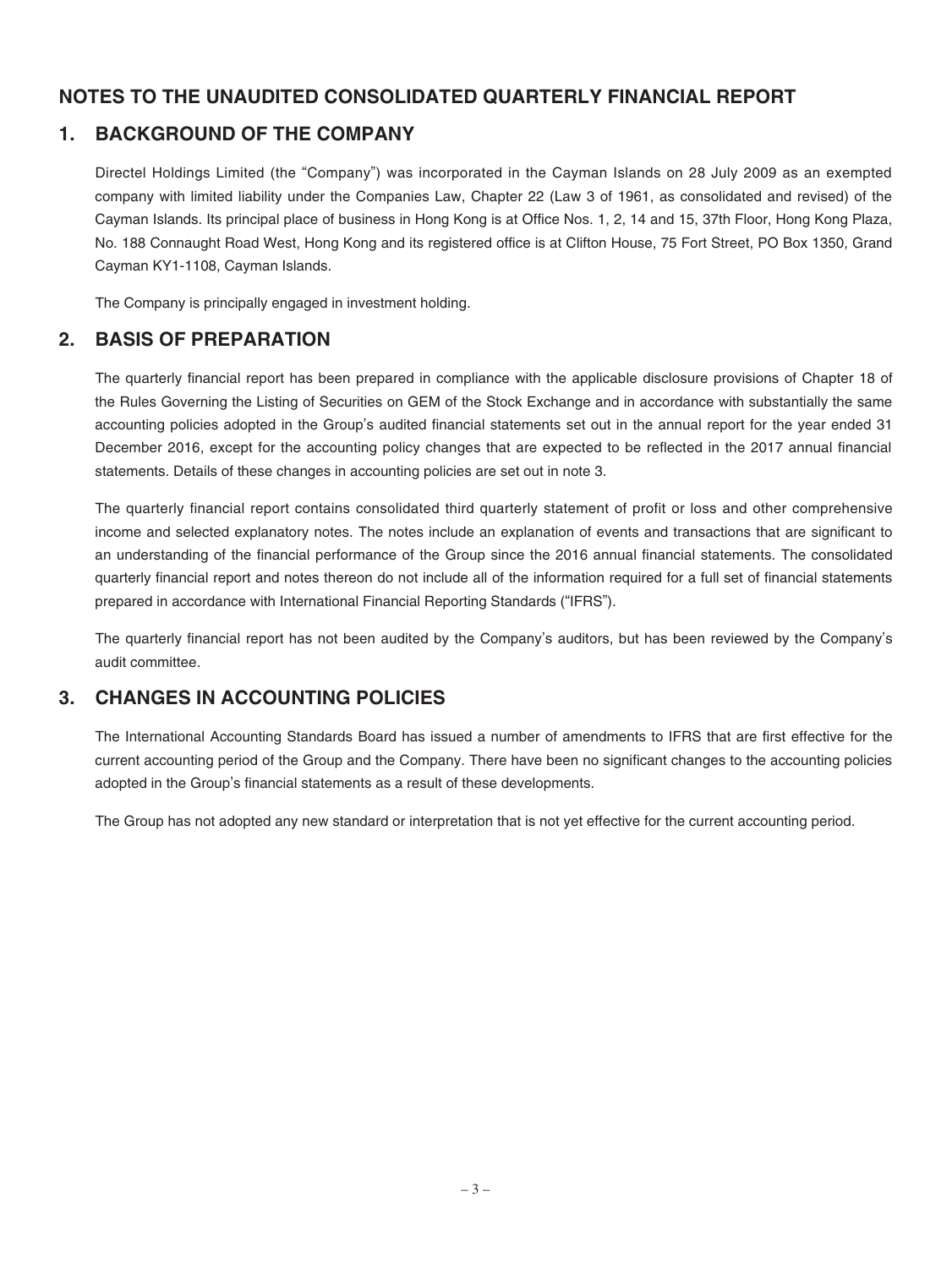# **4. REVENUE**

Revenue represents the amounts received and receivable for goods sold and services provided, net of returns and trade discounts. An analysis of the Group's revenue for the periods is as follows:

|                                          | For the three months<br>ended 30 September |             | For the nine months<br>ended 30 September |             |
|------------------------------------------|--------------------------------------------|-------------|-------------------------------------------|-------------|
|                                          |                                            |             |                                           |             |
|                                          | 2017<br>2016                               |             | 2017                                      | 2016        |
|                                          | <b>HK\$'000</b>                            | HK\$'000    | <b>HK\$'000</b>                           | HK\$'000    |
|                                          | (Unaudited)                                | (Unaudited) | (Unaudited)                               | (Unaudited) |
| Provision of telecommunications services | 1,965                                      | 1,518       | 5,031                                     | 5,244       |
| Distribution business                    | 5,495                                      |             | 5,495                                     |             |
|                                          | 7,460                                      | 1,518       | 10,526                                    | 5,244       |

# **5. OTHER INCOME AND OTHER NET PROFIT/(LOSS)**

|     |                                    | For the three months |             | For the nine months |             |
|-----|------------------------------------|----------------------|-------------|---------------------|-------------|
|     |                                    | ended 30 September   |             | ended 30 September  |             |
|     |                                    | 2017                 | 2016        | 2017                | 2016        |
|     |                                    | <b>HK\$'000</b>      | HK\$'000    | <b>HK\$'000</b>     | HK\$'000    |
|     |                                    | (Unaudited)          | (Unaudited) | (Unaudited)         | (Unaudited) |
| (a) | <b>Other income</b>                |                      |             |                     |             |
|     | Interest income from bank deposits | 103                  | 105         | 352                 | 1,063       |
|     | Sundry income                      | $\overline{2}$       |             | 4                   |             |
|     |                                    | 105                  | 105         | 356                 | 1,063       |
| (b) | Other net profit/(loss)            |                      |             |                     |             |
|     | Net foreign exchange gain/(loss)   | 193                  | (791)       | 782                 | (2,894)     |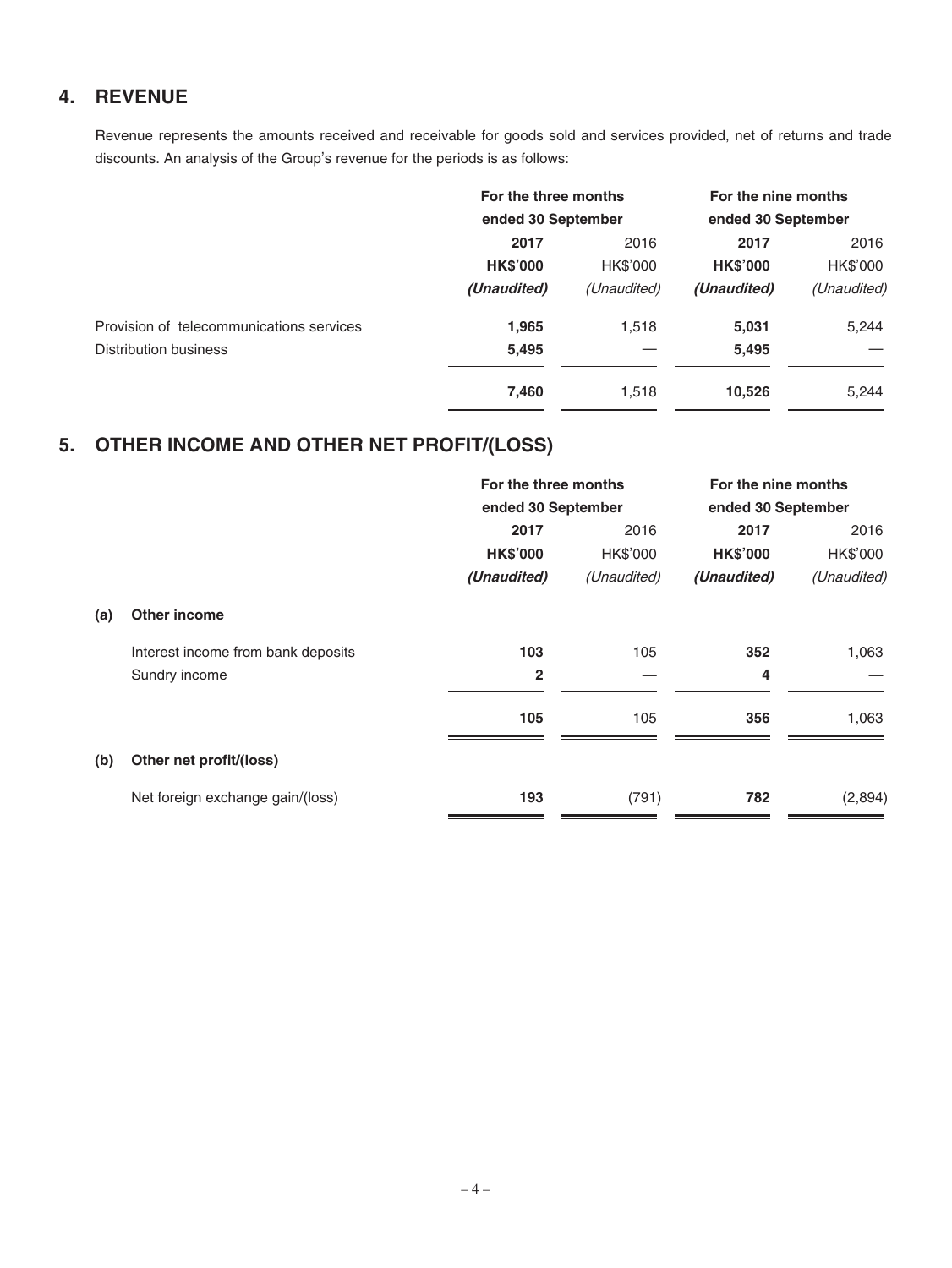# **6. LOSS BEFORE TAXATION**

Loss before taxation is arrived at after charging:

|     |                                       | For the three months |                    | For the nine months |                    |
|-----|---------------------------------------|----------------------|--------------------|---------------------|--------------------|
|     |                                       |                      | ended 30 September |                     | ended 30 September |
|     |                                       | 2017                 | 2016               | 2017                | 2016               |
|     |                                       | <b>HK\$'000</b>      | HK\$'000           | <b>HK\$'000</b>     | HK\$'000           |
|     |                                       | (Unaudited)          | (Unaudited)        | (Unaudited)         | (Unaudited)        |
| (a) | Staff costs:                          |                      |                    |                     |                    |
|     | Salaries, wages and other benefits    | 839                  | 836                | 2,397               | 2,618              |
|     | Contributions to defined contribution |                      |                    |                     |                    |
|     | retirement plan                       | 31                   | 29                 | 84                  | 93                 |
|     |                                       | 870                  | 865                | 2,481               | 2,711              |
| (b) | Other items:                          |                      |                    |                     |                    |
|     | Depreciation                          | 461                  | 416                | 1,326               | 1,243              |
|     | Licence charges                       | 260                  | 379                | 761                 | 1,258              |
|     | Operating lease charges in respect of |                      |                    |                     |                    |
|     | - rental of properties                | 246                  | 262                | 787                 | 784                |
|     | - rental of transmission lines        | 251                  | 272                | 748                 | 731                |
|     | Auditors' remuneration                |                      |                    |                     |                    |
|     | - audit services                      | 213                  | 217                | 622                 | 661                |
|     | - tax services                        | 1                    | 19                 | 38                  | 56                 |
|     | Repairs and maintenance               | 210                  | 201                | 619                 | 608                |
|     | Provision for impairment loss on      |                      |                    |                     |                    |
|     | trade receivables                     |                      | 1,062              |                     | 5,962              |

# **7. INCOME TAX**

Hong Kong Profits Tax is calculated at the rate of 16.5% of the estimated assessable profits for each period. No Hong Kong Profits Tax has been provided as there was no assessable profit for the three months and nine months ended 30 September 2017 (three months and nine months ended 30 September 2016: Nil).

The subsidiaries located in the PRC are subject to the PRC corporate income tax rate of 25% on its assessable profits. No PRC Profits Tax has been provided as there was no assessable profit for the period ended 30 September 2017.

Tax arising in other jurisdictions is calculated at the rates prevailing in the relevant jurisdictions.

### **8. DIVIDENDS**

The Board does not recommend the payment of any dividend for the nine months ended 30 September 2017. No dividend was paid in respect of the nine months ended 30 September 2016.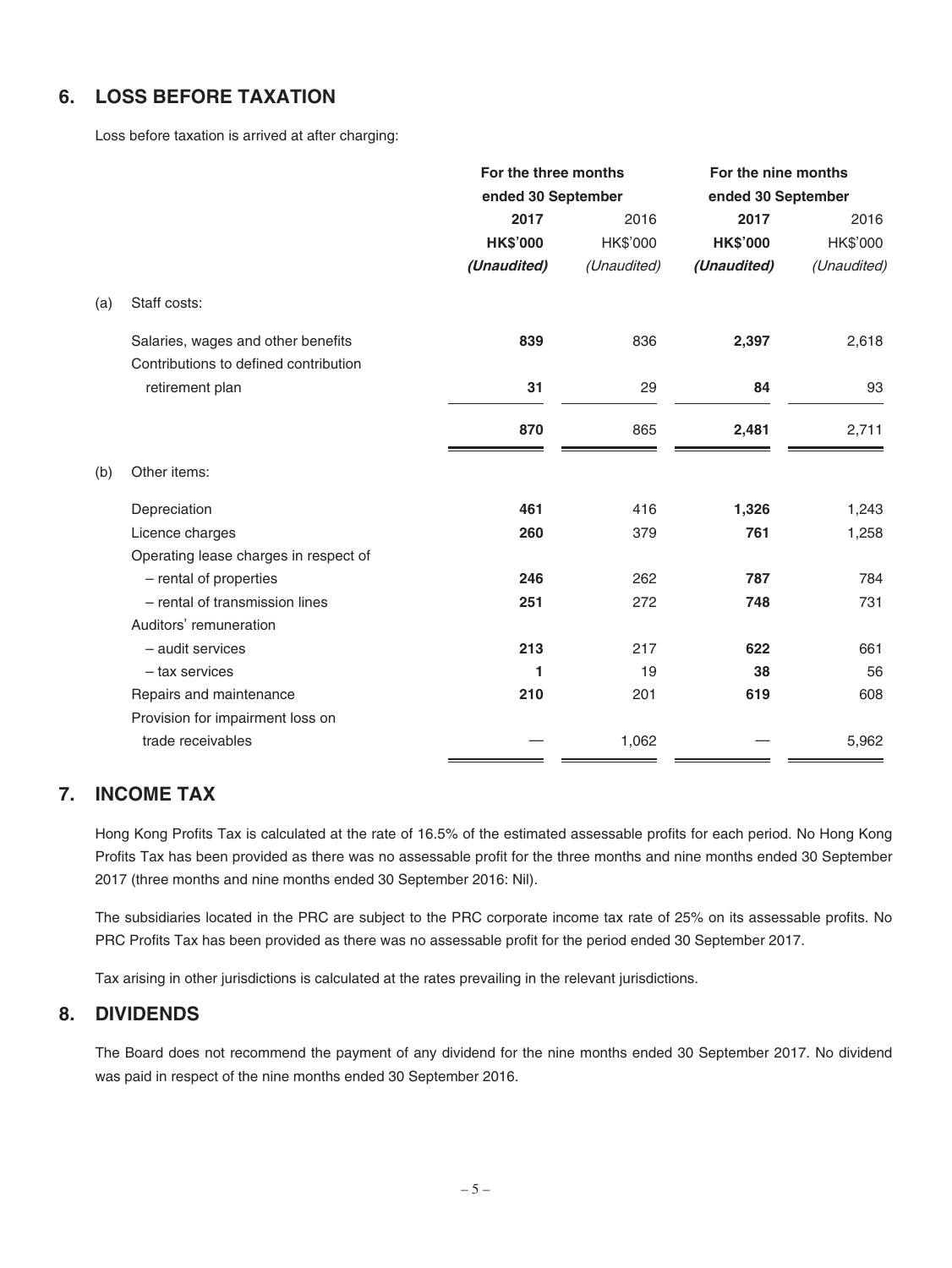### **9. LOSS PER SHARE**

#### **(a) Basic loss per share**

The calculation of basic loss per share for the three months and nine months ended 30 September 2017 is based on the unaudited loss attributable to ordinary equity shareholders of the Company of approximately HK\$3,124,000 and HK\$9,863,000 respectively (three months and nine months ended 30 September 2016: approximately HK\$7,130,000 and HK\$22,265,000 respectively) and the weighted average number of 3,112,500,000 ordinary shares in issue during the three months and nine months ended 30 September 2017 (three months and nine months ended 30 September 2016: 3,112,500,000 ordinary shares).

#### **(b) Diluted loss per share**

As the Company's outstanding unlisted warrants have anti-dilutive effects to the basic loss per share calculation for the current and prior periods, the conversion of the above potential dilutive shares is not assumed in the computation of diluted loss per share amounts. Therefore, the basic and diluted loss amounts per share calculations for the respective periods are equal.

### **10. MOVEMENT OF EQUITY**

|                                                     | <b>Share</b> | <b>Share</b>    |                 | Warrant Exchange                                                                    | <b>Fair value</b> | <b>Retained</b> | <b>Total</b>  |
|-----------------------------------------------------|--------------|-----------------|-----------------|-------------------------------------------------------------------------------------|-------------------|-----------------|---------------|
|                                                     | capital      | premium         | reserve         | reserve                                                                             | reserve           | earnings        | <b>Equity</b> |
|                                                     | HK\$'000     | <b>HK\$'000</b> | <b>HK\$'000</b> | HK\$'000                                                                            | HK\$'000          | HK\$'000        | HK\$'000      |
|                                                     |              |                 |                 | (Unaudited) (Unaudited) (Unaudited) (Unaudited) (Unaudited) (Unaudited) (Unaudited) |                   |                 |               |
| As at 1 January 2016                                | 31,125       | 46,749          | 1,654           |                                                                                     |                   | 23,849          | 103,377       |
| Loss and total comprehensive                        |              |                 |                 |                                                                                     |                   |                 |               |
| loss for the period                                 |              |                 |                 |                                                                                     |                   | (22, 265)       | (22, 265)     |
| As at 30 September 2016                             | 31,125       | 46,749          | 1,654           |                                                                                     |                   | 1,584           | 81,112        |
| As at 1 January 2017                                | 31,125       | 46,749          | 1,654           |                                                                                     |                   | 27,092          | 106,620       |
| Loss for the period                                 |              |                 |                 |                                                                                     |                   | (9,863)         | (9,863)       |
| <b>Other comprehensive</b><br>income for the period |              |                 |                 |                                                                                     |                   |                 |               |
| Available-for-sale financial                        |              |                 |                 |                                                                                     |                   |                 |               |
| asset: net change in fair value                     |              |                 |                 |                                                                                     | 167               |                 | 167           |
| <b>Exchange differences on</b>                      |              |                 |                 |                                                                                     |                   |                 |               |
| translating foreign operations                      |              |                 |                 | (30)                                                                                |                   |                 | (30)          |
| <b>Total comprehensive loss</b>                     |              |                 |                 |                                                                                     |                   |                 |               |
| for the period                                      |              |                 |                 | (30)                                                                                | 167               | (9,863)         | (9, 726)      |
| As at 30 September 2017                             | 31,125       | 46,749          | 1,654           | (30)                                                                                | 167               | 17,229          | 96,894        |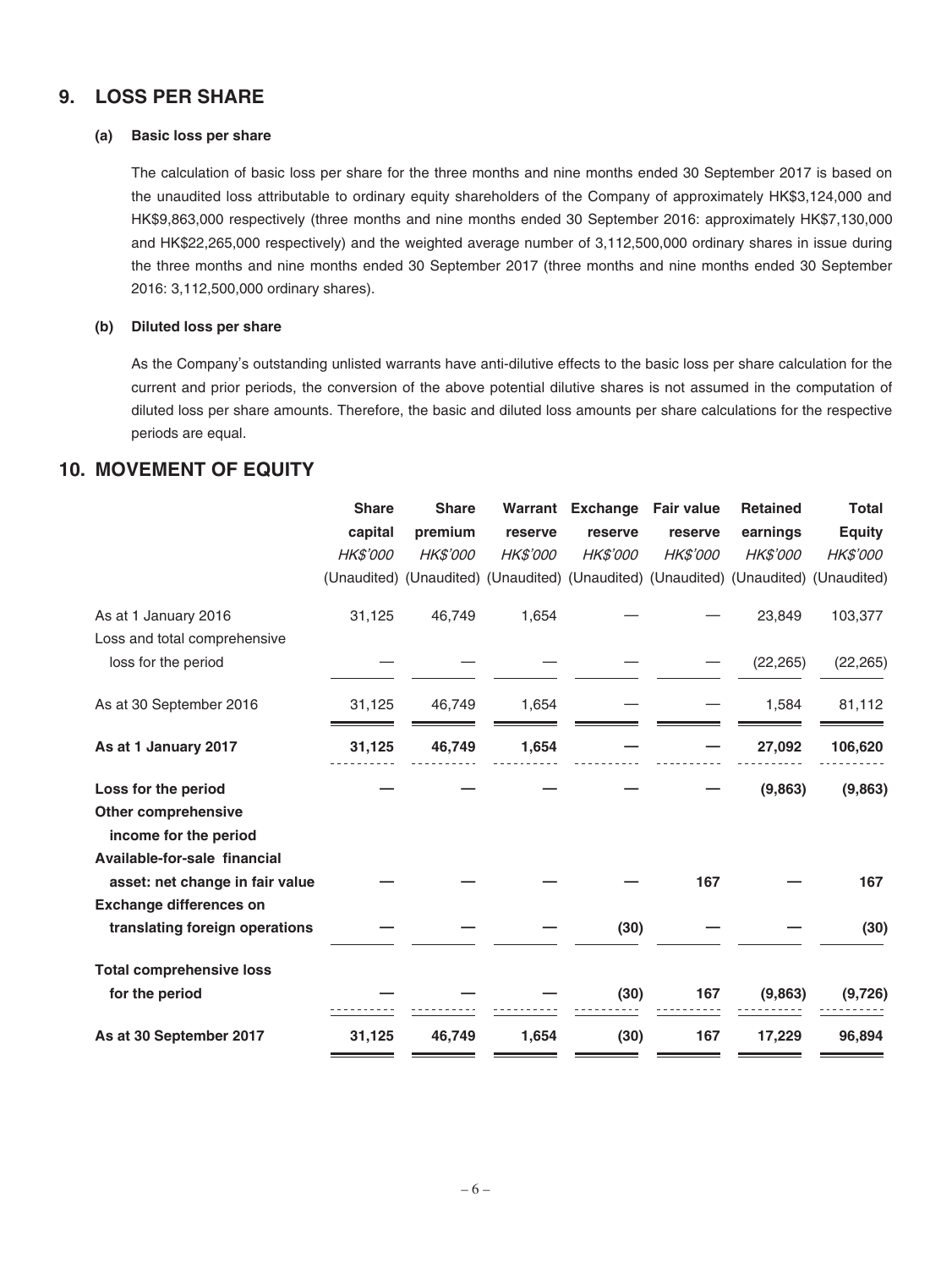### **11. RECEIVABLES, DEPOSITS AND PREPAYMENTS**

|                                             | As at           | As at           |
|---------------------------------------------|-----------------|-----------------|
|                                             | 30 September    | 31 December     |
|                                             | 2017            | 2016            |
|                                             | <b>HK\$'000</b> | <b>HK\$'000</b> |
|                                             | (Unaudited)     | (Audited)       |
| Trade receivables                           |                 |                 |
| - amounts due from third parties            | 2,410           | 36,939          |
| Other receivables, deposits and prepayments |                 |                 |
| - other receivables                         | 400             | 964             |
| - deposits and prepayments                  | 3,401           | 2,313           |
|                                             | 3,801           | 3,277           |
|                                             | 6,211           | 40,216          |

Generally, the distribution business and the provision of mobile phone services to the Group's major customers, including major mobile network operators and its dealers, are made in an open account with credit terms up to 30 days after the date of invoice. Subject to negotiations, credit terms can be extended to two to four months for certain customers with wellestablished trading and payment records on a case-by-case basis. Provision of mobile phone services to the Group's prepaid users are made with payment in advance, whereas post-paid users are made in an open account with credit terms up to 12 days after the date of invoice.

#### (a) Ageing analysis

Included in trade receivables are trade debtors (net of allowance for doubtful debts) with the following ageing analysis by billing date as of the end of the reporting period:

|                                        | As at           | As at           |
|----------------------------------------|-----------------|-----------------|
|                                        | 30 September    | 31 December     |
|                                        | 2017            | 2016            |
|                                        | <b>HK\$'000</b> | <b>HK\$'000</b> |
|                                        | (Unaudited)     | (Audited)       |
| Within 1 month                         | 1,802           | 123             |
| Over 1 month but less than 3 months    | 151             | 162             |
| Over 3 months but less than 6 months   | 61              | 342             |
| Over 6 months but less than 12 months  | 104             | 1               |
| Over 12 months but less than 18 months |                 | 4,245           |
| Over 18 months                         | 292             | 32,066          |
|                                        | 2,410           | 36,939          |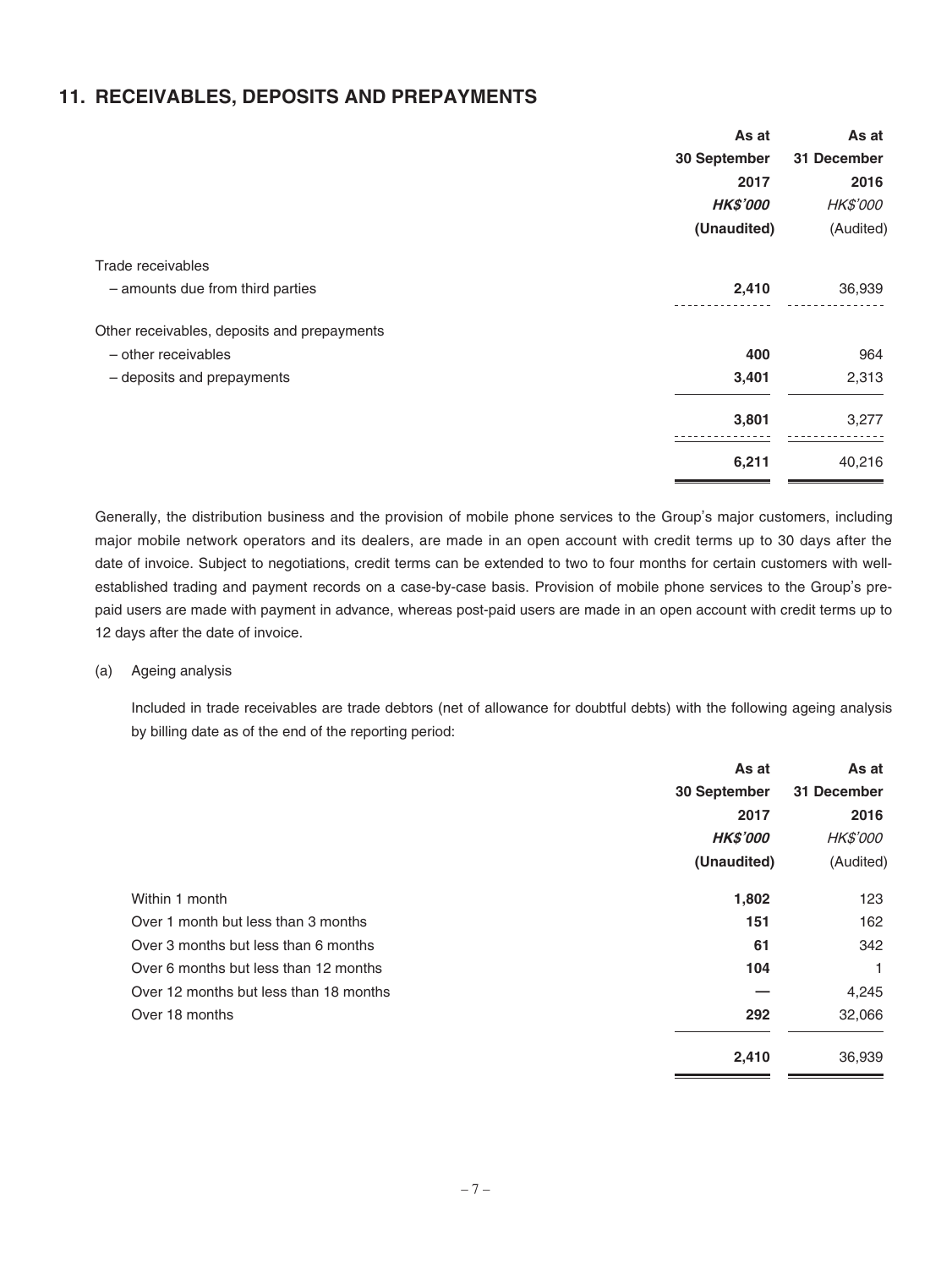# **11. RECEIVABLES, DEPOSITS AND PREPAYMENTS** (CONTINUED)

#### (a) Ageing analysis (Continued)

Included in trade receivables are trade debtors with the following ageing analysis by due date as of the end of the reporting period:

|                                                      | As at           | As at           |
|------------------------------------------------------|-----------------|-----------------|
|                                                      | 30 September    | 31 December     |
|                                                      | 2017            | 2016            |
|                                                      | <b>HK\$'000</b> | <b>HK\$'000</b> |
|                                                      | (Unaudited)     | (Audited)       |
| Current                                              | 11              | 118             |
| Less than 1 month past due                           | 1,791           | 161             |
| 1 to 3 months past due                               | 151             | 127             |
| More than 3 months but less than 12 months past due  | 62              | 221             |
| More than 12 months but less than 18 months past due | 103             | 4,601           |
| More than 18 months past due                         | 292             | 31,711          |
|                                                      | 2,410           | 36,939          |

In particular, the trade receivables as at 31 December 2016 included amounts due from its airtime service provider in the PRC (the "Service Provider") which is a subsidiary of a company listed on the Main Board of the Stock Exchange and the New York Stock Exchange and the outstanding amount was approximately HK\$36,312,000, of which HK\$4,601,000 and HK\$31,711,000 fell into the categories of "More than 12 months but less than 18 months past due" and "More than 18 months past due", respectively. The credit terms of 30 days were granted by the Group to the Service Provider as it is in line with the credit policy of the Group whilst the delay in settlement by the Service Provider renders the actual credit period longer than the contractual credit period. On 1 March 2017, the Group received amounts due from the Service Provider without any disputes or balances requiring to be written off and the balances in relation to the Service Provider have been fully settled. Please refer to the Company's announcements dated 17 August 2016, 28 February 2017 and 1 March 2017 for details.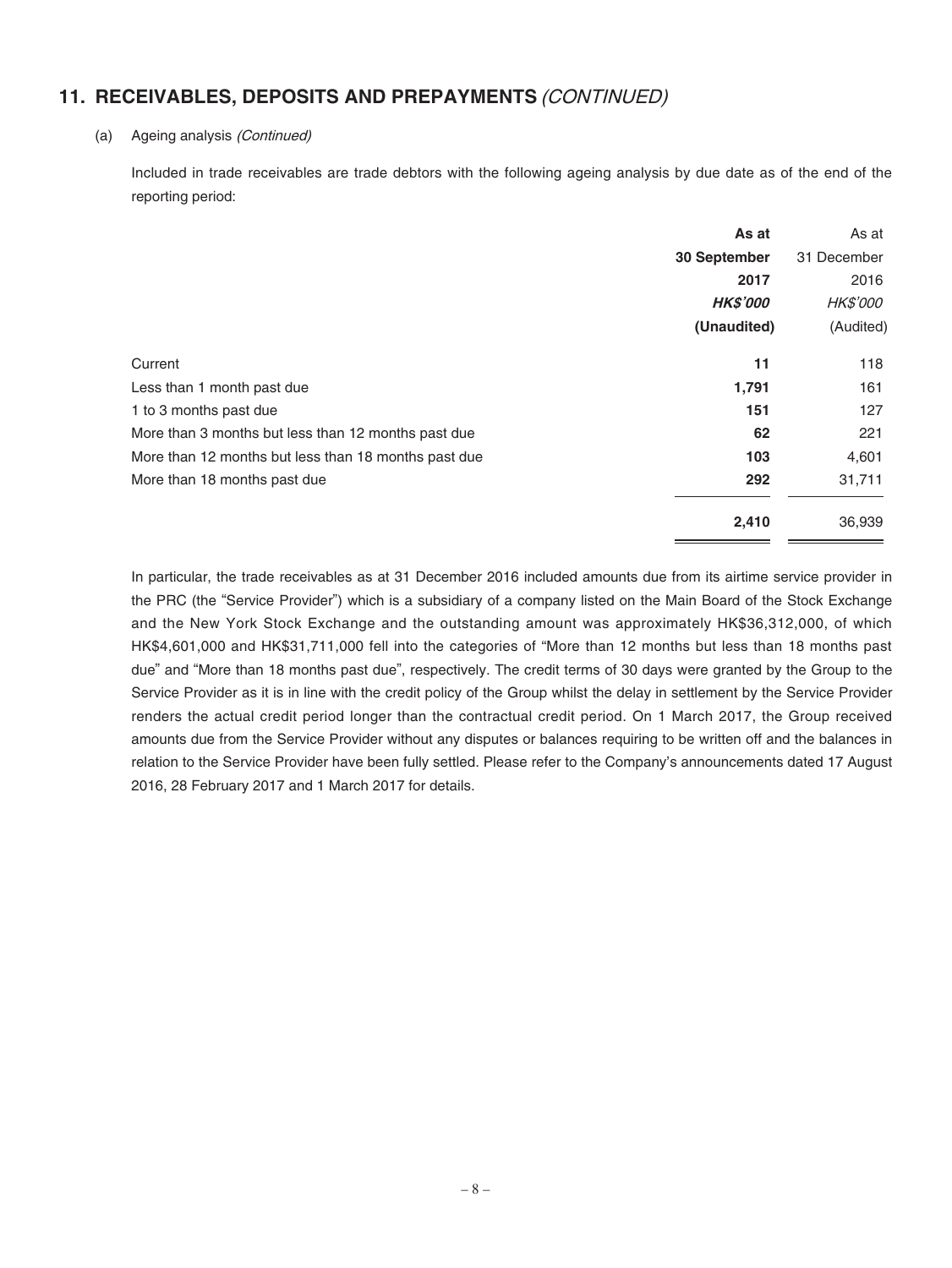# **11. RECEIVABLES, DEPOSITS AND PREPAYMENTS** (CONTINUED)

#### (b) Trade receivables that are not impaired

The ageing analysis of trade receivables by due date that are neither individually nor collectively considered to be impaired are as follows:

|                                                      | As at           | As at           |
|------------------------------------------------------|-----------------|-----------------|
| 30 September                                         |                 | 31 December     |
|                                                      | 2017            | 2016            |
|                                                      | <b>HK\$'000</b> | <b>HK\$'000</b> |
|                                                      | (Unaudited)     | (Audited)       |
| Neither past due nor impaired                        | 11              | 118             |
| Less than 1 month past due                           | 1,791           | 161             |
| 1 to 3 months past due                               | 151             | 127             |
| More than 3 months but less than 12 months past due  | 62              | 221             |
| More than 12 months but less than 18 months past due | 103             | 4,601           |
| More than 18 months past due                         | 292             | 31,711          |
|                                                      | 2,399           | 36,821          |
|                                                      | 2,410           | 36,939          |

Trade receivables that were neither past due nor impaired relate to customers for whom there was no recent history of default. Trade receivables that were past due but not impaired relate to a number of independent customers that have a good repayment track record with the Group. Based on past experience, management believes that no impairment allowance is necessary in respect of these balances as there has not been a significant change in credit quality and the balances are still considered fully recoverable. The Group does not hold any collateral over these balances.

# **12. EVENTS AFTER THE REPORTING PERIOD**

The Company has received a letter dated 29 September 2017 from the Stock Exchange, where the Stock Exchange considered that the Company has failed to maintain a sufficient level of operations or assets under Rule 17.26 of the GEM Listing Rules to warrant the continued listing of its shares. The Stock Exchange has therefore decided to proceed with the procedures to cancel the Company's listing under Rules 9.14 of the GEM Listing Rules. After considering legal and professional advice, the Company submitted a written request to the GEM Listing Committee of the Stock Exchange pursuant to Chapter 4 of the GEM Listing Rules for reviewing of the decision on 11 October 2017. For details, please refer to the announcements of the Company dated 29 September 2017 and 11 October 2017.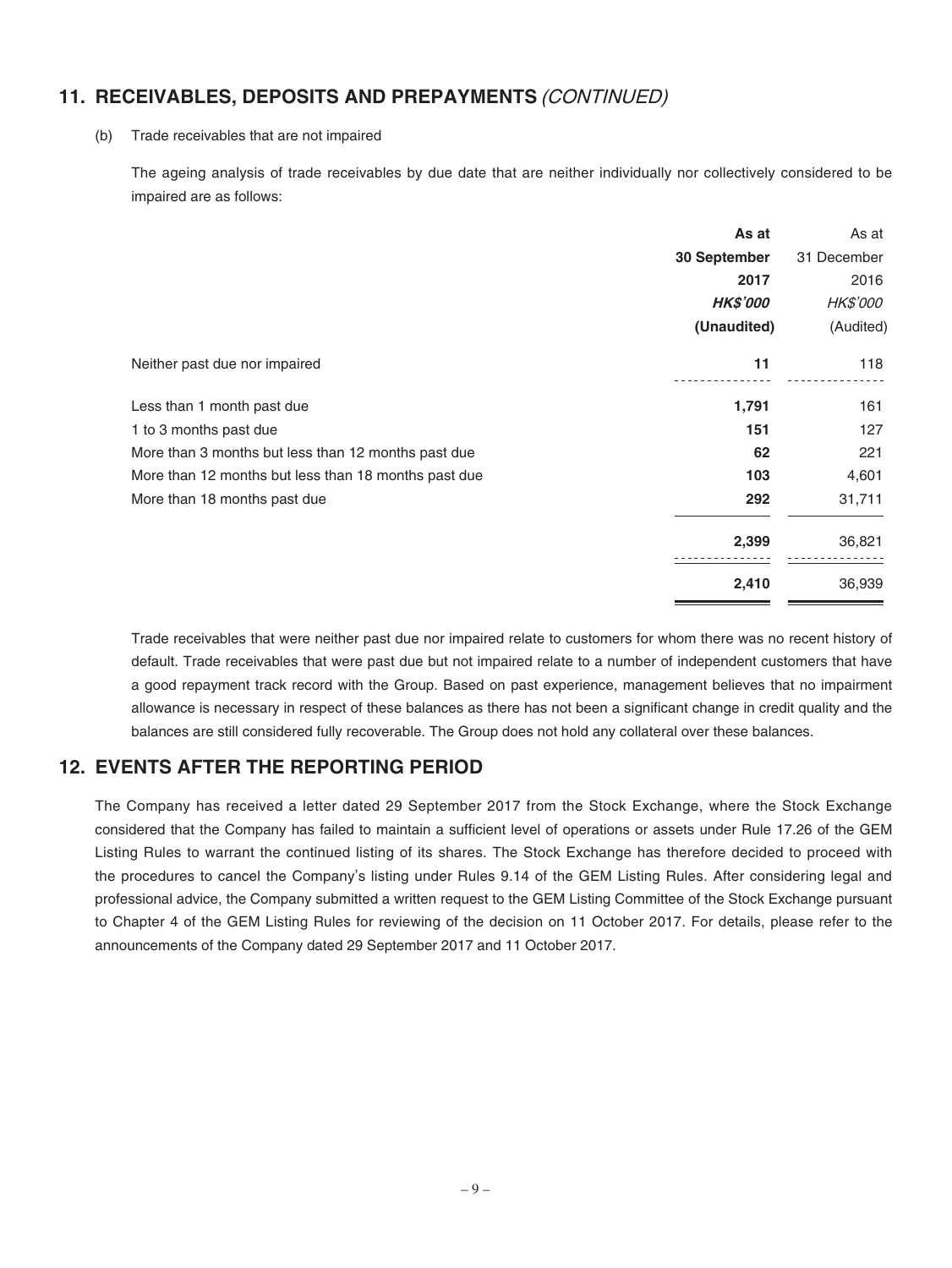# **MANAGEMENT DISCUSSION AND ANALYSIS**

### **BUSINESS REVIEW AND OUTLOOK**

#### **Business in HK**

The Group is a mobile virtual network operator ("MVNO") which is principally engaged in the provision of mobile telecommunications services and telecommunications value-added services. The Group does not have its own telecommunications network infrastructure and its business mainly involves the trading of the airtime and mobile data sourced from several mobile network operators ("MNOs") in and outside Hong Kong and subsequently sold the airtime and mobile data through different channels and in various forms to users, dealers or MNOs. The Group also provides telesales dealership services and other services.

The Group continued to face difficulties in the highly competitive mobile services industry particularly in the data access services and mobile communications applications. The increased popularity of smart mobile devices also led to a rapid growth of alternative means of communications (e.g. social networking applications) which had reduced the usage for traditional voice and short message services. As a result, the competitiveness of the Group's business has been adversely affected. The monthly average number of activated phone numbers decreased by approximately 16.0% to 48,132 for the nine months ended 30 September 2017 when compared with the corresponding period in 2016 and the total number of activated phone numbers decreased by approximately 3.7% to 51,856 as of 30 September 2017 compared to 53,829 as of 31 December 2016. The average revenue per user ("ARPU") of the Group remained at a low level and the ARPU of the Group was approximately HK\$11.6 for the nine months ended 30 September 2017, which is slightly higher than approximately HK\$10.2 for the same period last year.

The volume of the Group's airtime sold decreased from approximately 38.9 million minutes for the nine months ended 30 September 2016 to approximately 30.1 million minutes for the nine months ended 30 September 2017. The revenue derived from the provision of mobile phone telecommunications services decreased from approximately HK\$5.2 million to approximately HK\$5.0 million during the same period. The Group's revenue per minute of airtime sold increased from approximately HK\$0.14 for the nine months ended 30 September 2016 to approximately HK\$0.17 for the nine months ended 30 September 2017.

The Directors are of the view that the downturn of the Group's business in the past few years is due to cyclical factors partially resulted from the comparatively fall-behind technology of the existing 3G networks employed by the Group as well as limited geographical coverage of the Group's business for the time being. The Directors were aware of the issues and had therefore taken various measures in this regard. The Group is upgrading its current network in Hong Kong to 4G and the installation of the relevant equipment has been completed in July 2017. The upgraded 4G equipment and network is currently under testing and commissioning. Upon the introduction of the new 4G network, with the additional coverage provided by an existing service provider, the Group is able to broaden its mobile roaming coverage to over 60 countries and to launch a new mobile roaming application called "DIRECT-TX", for users to make phone calls through the application in the broadened coverage. It is expected that both the product offerings and number of users of the Group will be greatly improved. The Company has commenced its marketing efforts in promoting its new 4G telecommunication services and is currently actively contacting agents for distribution of its new 4G products. The Group have entered into distribution contracts with three distribution agents and a number of agents have also expressed their interests in becoming the Company's agents. Among the three contracts the Group has entered into, contracts with two distributors include a term that the distributors would commit subscription of not less than HKD29 million and HKD21.3 million worth of airtime and mobile data services in aggregate throughout the period ending 31 December 2018, respectively. The Group is confident that the new 4G product offering will help the Group to increase its user base as well as the total usage of airtime and mobile data, which in turn will strengthen the market position of the Group and increase our revenue as well as the market share of the Group in the competitive telecommunication industry.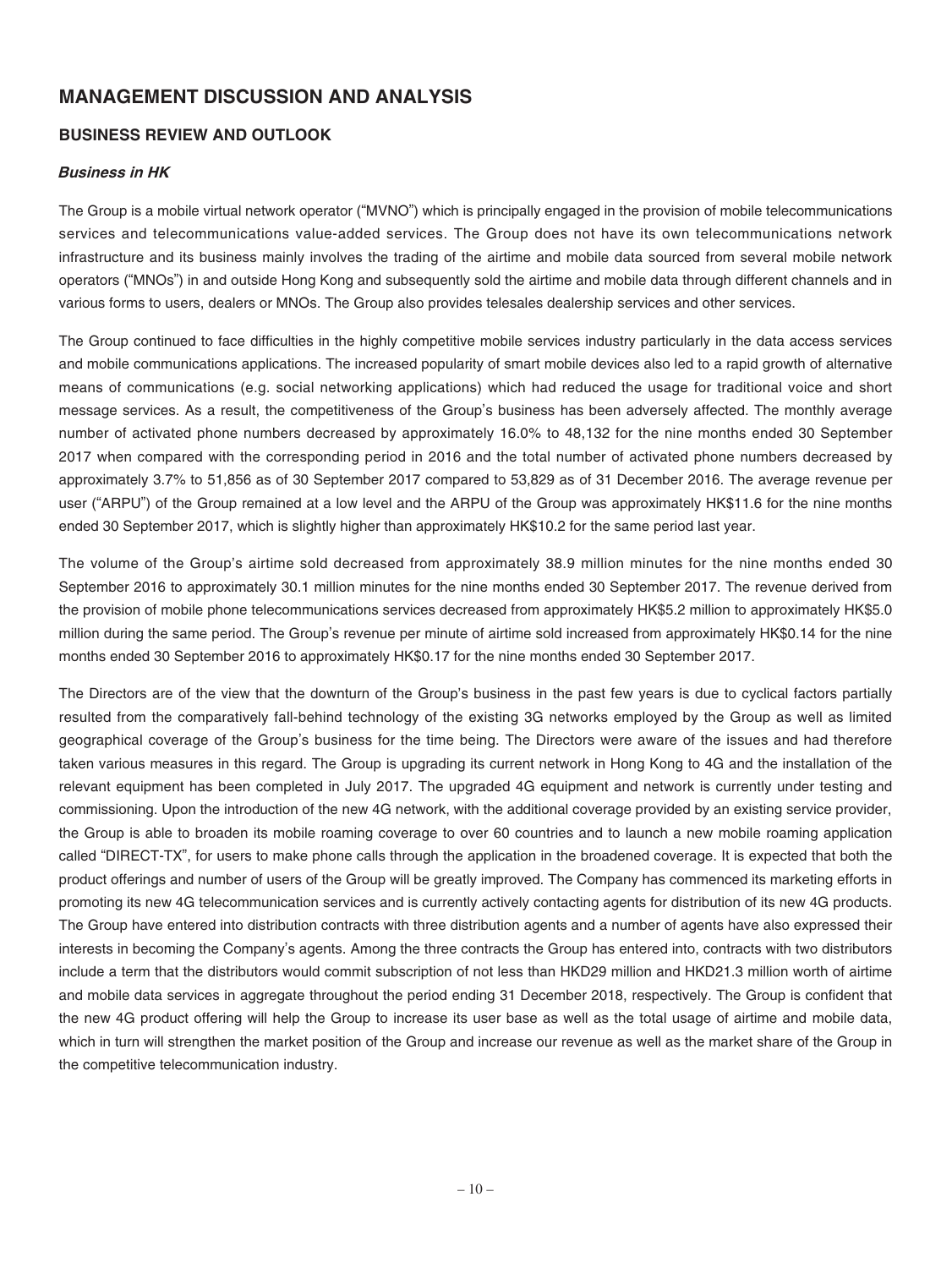In addition, the Group has signed a cooperation agreement with a hotel booking service provider, in which the Group shall provide free mobile telecommunications services, including airtime and mobile data usage, to guests of hotels in and outside of Hong Kong who have made their hotel bookings through the designated hotel booking application or platform. The Group shall receive a commission rebated by the hotel booking service provider for the services rendered. The hotel booking application and platform have been developed and the Company expects the relevant services will be launched in the four quarter of 2017.

The Group has also entered into a three-year cooperation agreement with a Hong Kong listed company (the "Business Partner"). Pursuant to the agreement, the Group shall provide a mobile telecommunication service package to customers of the Business Partner and receive a fee from the Business Partner for the services rendered. The service package includes a SIM card that can be used in four different territorial networks and a fixed amount of airtime, mobile data and SMS text messages across each territory, as well as customer services and maintenance etc.

### **Business in the PRC**

On 8 September 2017, the Group completed the acquisition of Joint Top Investments Limited ("Joint Top") together with its subsidiary, Guangzhou Directel Telecommunications Limited\* 廣州直通電訊有限公司 ("GZDT") (together with Joint Top, the "Joint Top Group") (the "PRC Acquisition"). Following the completion, Joint Top has become an indirect wholly-owned subsidiary of the Company and thereafter, the Group has engaged in the sale of mobile telecommunication services and distribution business in Guangdong province in the PRC.

GZDT is principally engaged in three main businesses. The first is the sale of mobile telecommunication services in Guangdong province of the PRC, especially focusing on prepaid telecommunications business. It strategically sets inbound and outbound travellers as its target end users for its pre-paid telecommunications products in view of the strong demand for local and roaming telecommunications services from inbound and outbound travellers respectively. GZDT principally carries two major categories of pre-paid telecommunications products, namely (i) local pre-paid products which mainly targeting inbound travellers to the PRC and allow users to enjoy voice calls and mobile data services in the PRC without incurring roaming charges; and (ii) roaming pre-paid products which mainly targeting PRC outbound travellers who would like to enjoy voice calls and mobile data services during their overseas travels at lower charges. GZDT distributes the roaming pre-paid products mainly through its established network including travel agents, hotels, telecommunications services/equipment agents/distributors, retail stores/chains, automobile 4S shops and others.

GZDT has already successfully secured contracts with 5 sales channels/distributors for the pre-paid telecommunications business. Out of the 5 contracts, (i) two contracts are with local travel agents which include a term that each travel agent has committed subscription of not less than RMB20 million worth of mobile data services in aggregate for the coming two years from the date of respective contract; and (ii) one contract is with a telecommunications service distributor which include a term that the relevant distributor has agreed to procure not less than RMB5 million worth of annual sales of telecommunications services provided by GZDT during the three years contract term.

In addition to pre-paid telecommunications business, GZDT has leveraged its established relationship and connection with telecommunications services/equipment agents/distributors to commence the mobile phones and equipment distribution business. GZDT has entered into mobile phone and equipment supply contracts with two suppliers in different provinces of the PRC who enable GZDT to sell the most popular and price competitive handsets to dealers. At the same time, GZDT is actively negotiating with other telecommunications equipment distributors for further potential business co-operation.

<sup>\*</sup>For identification purpose only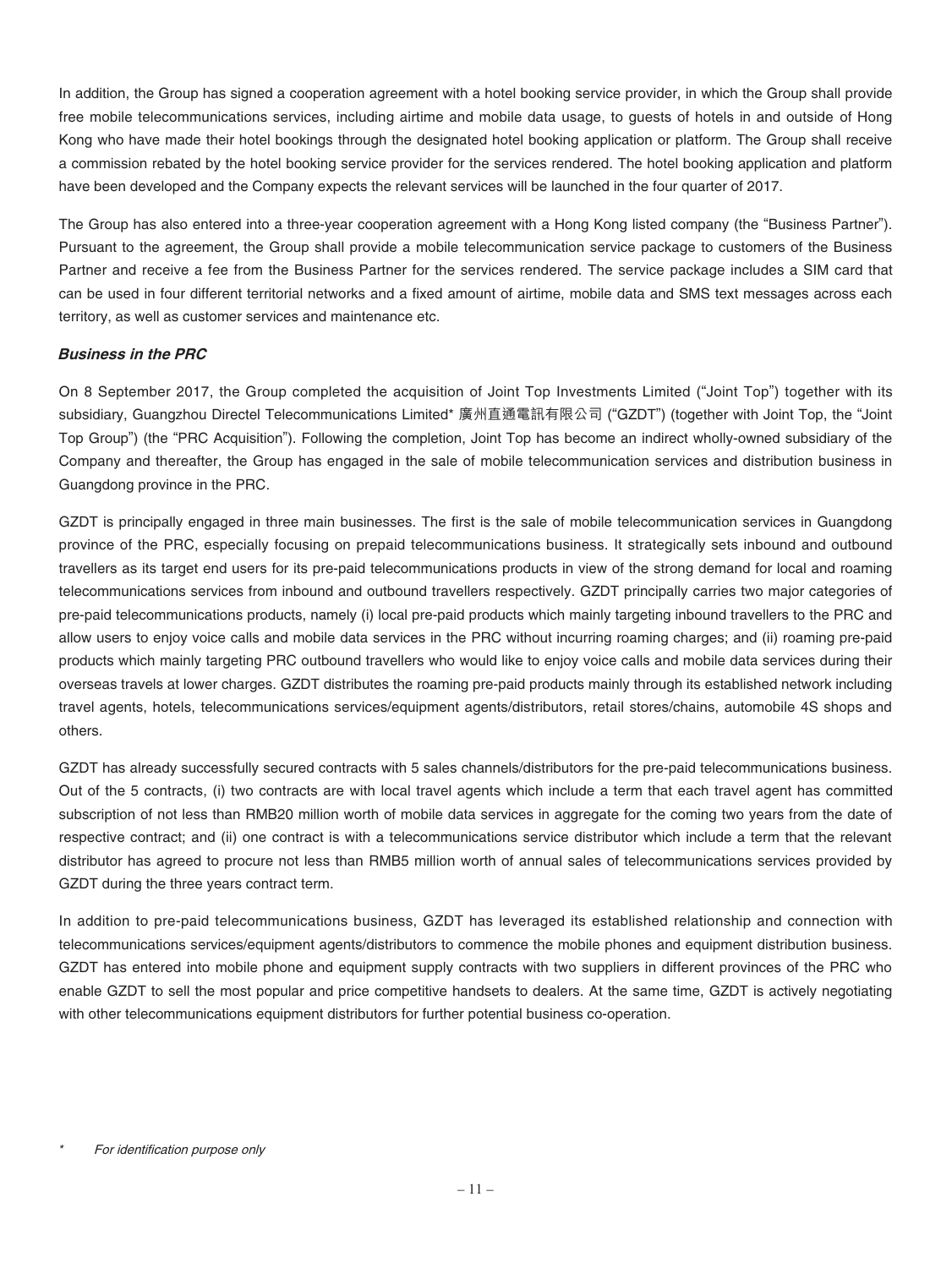GZDT has successfully secured a contract with a telecommunications equipment distributor which includes a term that the relevant distributor has committed to procure worth of sales of mobile phones and equipment in aggregate not less than RMB50 million throughout the period ending 31 December 2020. For the period after the date of completion of the acquisition to 30 September 2017, the revenue from the distribution business was approximately HK\$4,191,000 which represents the sales proceeds of the mobile phone products, net of returns and discounts.

Besides, GZDT has diversified its business to the distribution of mobile top-up and data top-up e-vouchers sourced from the dealers of the 3 major mobile network operators in the PRC and resale to ultimate users through the e-commerce platform which is connected to various online payment platforms. The various function of mobile phones such as online shopping, mobile navigation, video watching and on-line games playing etc. lead to increasing demand for mobile data traffic and trouble faced by mobile users of insufficient data traffic. Through the new mobile top-up and data top-up services provided by GZDT, the mobile users can enjoy a special discount rate on the mobile top-up and data top up which superimpose on their original mobile data packages and thus solve the particular needs of the users such as roaming day plan and video watching plan. For the period after the date of completion of the acquisition to 30 September 2017, the revenue from the distribution of mobile top-up and data top-up business was approximately HK\$129,000. The Directors believe that the growing demand of mobile data traffic will make a great contribution to the Group's overall revenue in the coming years.

In addition to the abovementioned, the Group recently obtained the Mainland and Hong Kong Closer Economic Partnership Arrangement ("CEPA") qualification in June 2017 which allows the Group to sell its SIM cards through distributors in Guangdong Province. In view of this, GZDT will act as a new distribution channel of the Group's products (especially the 4G roaming products as mentioned above) in the Guangdong Province market. The Group will continue to leverage on the established network and sales channels of GZDT to penetrate into the PRC market. In a longer term perspective, it is the Group's plan to use GZDT as a platform to reach other PRC markets outside the Guangdong province. Thus, the Company is of the view that the PRC Acquisition will enhance the Group's operation, broaden its revenue source and expand its geographical reach.

#### **Business in Singapore**

On the other hand, the Group always targets to expand its business to Southeast Asia. In September 2017, the Group also completed an acquisition of South Data Communication Pte. Ltd. ("South Data"), a company incorporated in Singapore, which is principally engaged in the resale of airtime and data services and distribution business in Singapore. Following the completion of the acquisition, South Data has become an indirect wholly-owned subsidiary of the Company and acts as the Group's platform to establish a foothold in the telecommunications market in Singapore. South Data has already successfully secured a contract with one of the largest e-commerce platform operator in Singapore (the "E-commerce Platform Operator") as a sale channel who purchases mobile top-up and data top-up e-vouchers from South Data and then resale to ultimate mobile users and the E-commerce Platform Operator has committed to procure not less than SGD36 million worth of mobile top-up and data top-up credits in aggregate throughout the period ending 31 December 2020. The E-commerce Platform Operator has a wide distribution channel of over 800 point of sales in Singapore and the ultimate users can easily top up their mobile phone through various popular payment methods such as credit cards and online payment. For the period after the date of completion of the acquisition to 30 September 2017, the revenue from the distribution of mobile top-up and data top-up business was approximately HK\$1,175,000. The Directors are confident that the new business would greatly improve the Group's business performance and operation and act as a milestone in the expansion of telecommunications market to other Asia Pacific territories.

The Company is also continuously exploring suitable business development/investment opportunities in the relevant telecommunication business, and will issue announcement(s) in accordance with the applicable GEM Listing Rules, as and when appropriate.

Besides exploring new revenue sources, the Group will at the same time implement stringent cost control measures in order to improve its business and financial performance. The Group is currently negotiating with the service providers to further reduce (i) the unit cost of airtime and mobile data; and (ii) the level of monthly minimum purchase amount which was previously agreed with the MNOs.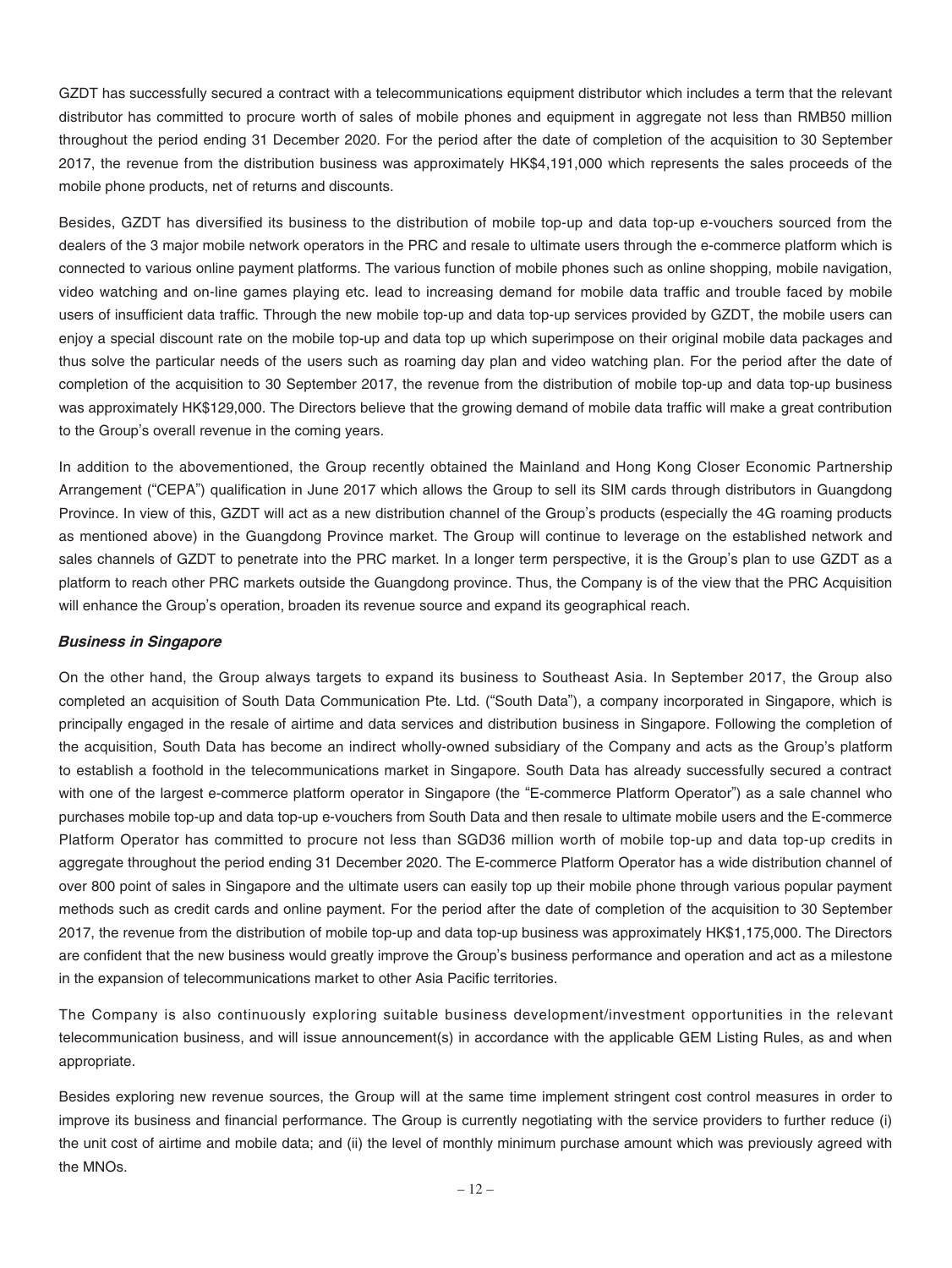# **FINANCIAL REVIEW**

For the nine months ended 30 September 2017, the total revenue of the Group increased to approximately HK\$10,526,000 compared to approximately HK\$5,244,000 for the corresponding period last year, representing an increase of approximately 100.7%. Revenue from the provision of telecommunications services and distribution business accounted for approximately HK\$5,031,000 and HK\$5,495,000 respectively, representing approximately 47.8% and 52.2% respectively of the Group's total revenue for the nine months ended 30 September 2017. The increase in total revenue was mainly attributable to the revenue generated from the distribution business by the acquisition of the wholly owned subsidiaries in September 2017 and partly off-set by the decrease in revenue generated from the provision of telecommunications services due to the decrease in the monthly average number of activated phone numbers and decrease of airtime usage by users.

The Group's cost of sales increased by approximately 24.7% to approximately HK\$12,473,000 for the nine months ended 30 September 2017 compared to approximately HK\$10,006,000 for the corresponding period last year. The increase was mainly attributable to the new distribution business by the acquisition of the wholly owned subsidiaries in September 2017.

The gross loss of the Group for the nine months ended 30 September 2017 decreased by approximately 59.1% to approximately HK\$1,947,000 when compared with approximately HK\$4,762,000 for the corresponding period last year. The decrease in the gross loss was mainly attributable to (i) the reduction of the minimum requirement of the monthly purchase amount adopted by the MNOs and (ii) the gross profit contributed from new distribution business by the acquisition of the wholly owned subsidiaries in September 2017.

The Group's other income for the nine months ended 30 September 2017 decreased by approximately 66.5% to approximately HK\$356,000 when compared with approximately HK\$1,063,000 for the corresponding period last year. The decrease was mainly attributable to the decrease of interest income from bank deposits.

For the nine months ended 30 September 2016, the Group recorded other net loss of approximately HK\$2,894,000 while for the nine months ended 30 September 2017, the Group incurred other net profit of approximately HK\$782,000. The incurrence of other net profit during nine months ended 30 September 2017 was mainly due to foreign exchange gain arising from the movements in the exchange rate between Hong Kong dollars and Renminbi during the period.

The Group's administrative and other operating expenses for the nine months ended 30 September 2017 decreased by approximately 6.8% to approximately HK\$9,054,000 when compared to approximately HK\$9,710,000 for the corresponding period last year. The decrease was primarily due to the decrease in licence charges as the number of activated phone numbers decreased during the period.

In accordance with the Group's policy in provision for doubtful debts, during the nine months ended 30 September 2016, the Group has made a provision for impairment loss on trade receivables of approximately HK\$5,962,000 while during the nine months ended 30 September 2017, no provision for impairment loss on trade receivables has been made. Details are set out in note 11 to the financial statements.

No income tax has been provided for the nine months ended 30 September 2016 and 2017 respectively as the Group had no assessable profits for the periods.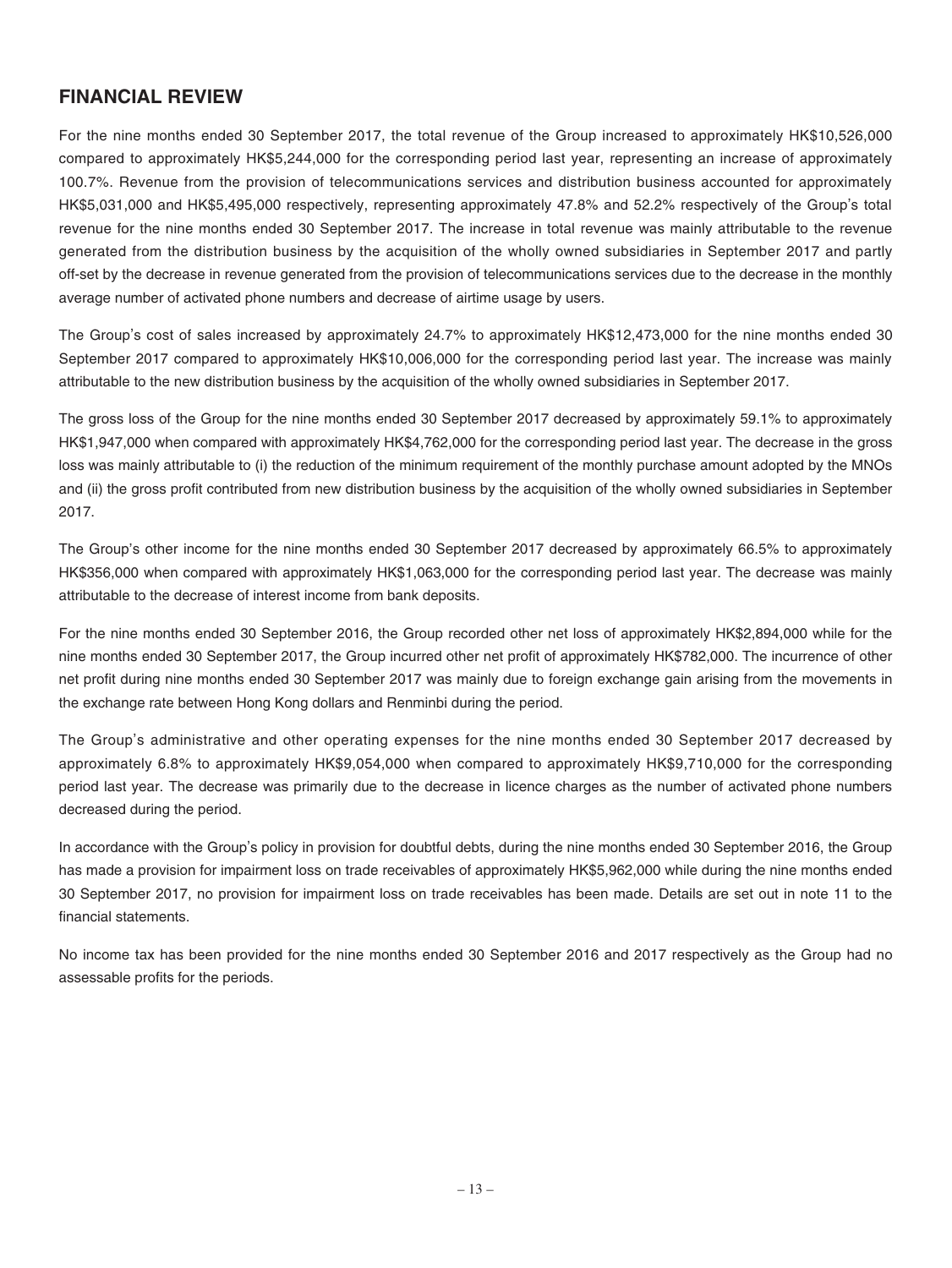The Group recorded a loss attributable to equity shareholders of the Company for the nine months ended 30 September 2017 of approximately HK\$9,863,000, representing a decrease of approximately 55.7% when compared to approximately HK\$22,265,000 for the corresponding period last year. The decrease was mainly due to (i) the provision for impairment loss on trade receivables during the nine months ended 30 September 2016 while no such provision has been made for the nine months ended 30 September 2017; and (ii) the Group recorded a foreign exchange gain for the nine months ended 30 September 2017 as compared to a foreign exchange loss amounted to approximately HK\$2,894,000 for the corresponding period last year.

### **OTHER INFORMATION**

#### Update on the use of proceeds from the placing of the shares of the Company completed on 2 June 2010 ("IPO Proceeds")

This section is made by the Company to provide an update on the use of IPO Proceeds.

The IPO Proceeds were approximately HK\$69.2 million, amongst which approximately HK\$43.5 million had been utilised up to 30 September 2017. The breakdown of the Company's actual use of the IPO Proceeds up to 30 September 2017 is as follows:

|                                                                                      | Proposed use       |                      |  |
|--------------------------------------------------------------------------------------|--------------------|----------------------|--|
|                                                                                      | of the IPO         |                      |  |
|                                                                                      | Proceeds as        | <b>Actual use</b>    |  |
|                                                                                      | disclosed in the   | of the IPO           |  |
|                                                                                      | prospectus of      | <b>Proceeds from</b> |  |
|                                                                                      | the Company        | the date of          |  |
|                                                                                      | dated 28 May 2010  | listing to           |  |
|                                                                                      | (the "Prospectus") | 30 September 2017    |  |
|                                                                                      | HK\$ million       | HK\$ million         |  |
|                                                                                      |                    | (unaudited)          |  |
| Expansion of the business of mobile phone services in Macau,                         |                    |                      |  |
| Taiwan and other Asia Pacific territories                                            | 22.7               | 21.8                 |  |
| Upgrading of the Group's telecommunications equipment for compatible with the mobile |                    |                      |  |
| network operated by the Group's service providers in Hong Kong and the PRC           | 20.8               | 10.6                 |  |
| Development and implementation of RF-SIM business plans in Hong Kong and Macau       | 18.9               | 4.3                  |  |
| Working capital                                                                      | 6.8                | 6.8                  |  |
| Total                                                                                | 69.2               | 43.5                 |  |
|                                                                                      |                    |                      |  |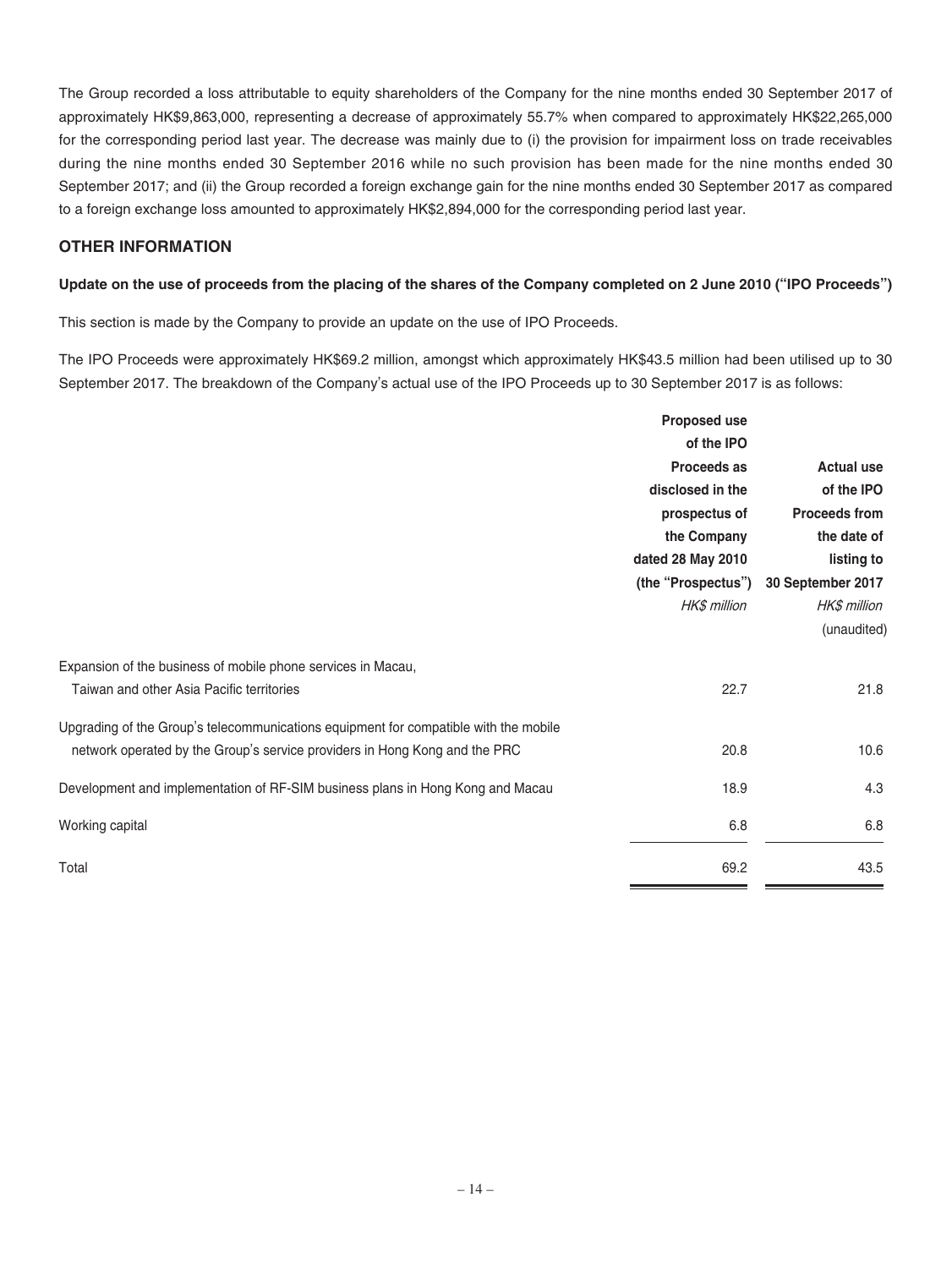Based on the information currently available and the Board's estimation of the future market condition, the Company intends to utilise approximately HK\$3.1 million (representing approximately 12.1% of the unutilised IPO proceeds of approximately HK\$25.7 million) in the following manner:

#### **1. Expansion of the business of mobile phone services in Macau, Taiwan and other Asia Pacific territories**

Up to 30 September 2017, approximately HK\$21.8 million out of approximately HK\$22.7 million of the IPO Proceeds allocated to expansion of the business of mobile phone services in Macau, Taiwan and other Asia Pacific territories has been utilized. The Group has explored actively various cooperation or acquisition opportunities with different mobile network operators or telecommunications agents/distributors in the Southeast Asia after the completion of the placing on 2 June 2010 (the "Placing"). Despite numerous negotiations, parties failed to conclude definitive terms of cooperation or acquisition. In 2016, the Group decided to expand into the PRC market and applied for the CEPA qualification. The Group subsequently successfully obtained the CEPA qualification in 2017 and completed the acquisition of Joint Top Investments Limited, which through its subsidiary is principally engaged in the sale of mobile telecommunications services and distribution business in Guangdong province, the PRC, on 8 September 2017.

In addition to the PRC market, the Group has recently started to establish its footprint in Southeast Asia by successfully concluded an acquisition in Singapore (the "Singapore Acquisition"). On 13 September 2017, Asia Globe Investments Ltd. ("Asia Globe"), a wholly-owned subsidiary of the Company, entered into a sale and purchase agreement with an independent third party (the "SG Acquisition Vendor"), pursuant to which Asia Globe has conditionally agreed to purchase and the SG Acquisition Vendor has conditionally agreed to sell the entire issued share capital of South Data Communication Pte. Limited (the "SG Target") at a total consideration of HK\$6 million, subject to adjustment, which is to be satisfied by the payment of cash consideration at the completion date of the Singapore Acquisition. The SG Target is a company incorporated in Singapore with limited liability and is principally engaged in the sale of mobile telecommunications services and distribution business in Singapore.

The Company expects that the entire unutilized IPO Proceeds allocated for the expansion of the business of mobile phone services in Macau, Taiwan and other Asia Pacific territories of approximately HK\$0.9 million as at 30 September 2017 will be used up in the fourth quarter of 2017.

# **2. Upgrading of the Group's telecommunications equipment for compatible with the mobile network operated by the Group's service providers in Hong Kong and the PRC**

Up to 30 September 2017, approximately HK\$10.6 million out of approximately HK\$20.8 million of the IPO Proceeds allocated to the upgrading of the Group's telecommunications equipment for compatible with the mobile network operated by the Group's service providers in Hong Kong and the PRC has been utilized. The Group is currently upgrading its current network in Hong Kong to 4G, which supports higher-speed mobile data transmission. Although the Group began exploring options to upgrade its existing system to a 4G system since 2014, the upgrade work only started to take place in mid-2017 as significant amount of time has been spent on researching the technology and comparing quotations from various equipment suppliers and to solve the technical complications in transferring the Group's existing data from one system to the new system. As at the date of this announcement, the installation of the upgraded system has been completed and the system is currently under testing and commissioning. The estimated upgrade cost amounted to approximately HK\$8 million which includes the equipment cost of the 4G core networks, implementation cost of the core networks and first year system warranty. The Group plans to pay the entire upgrade cost by the IPO Proceeds, of which approximately HK\$5.8 million has been paid up to 30 September 2017 and the remaining HK\$2.2 million is expected to be paid in the fourth quarter of 2017 after completion of the testing.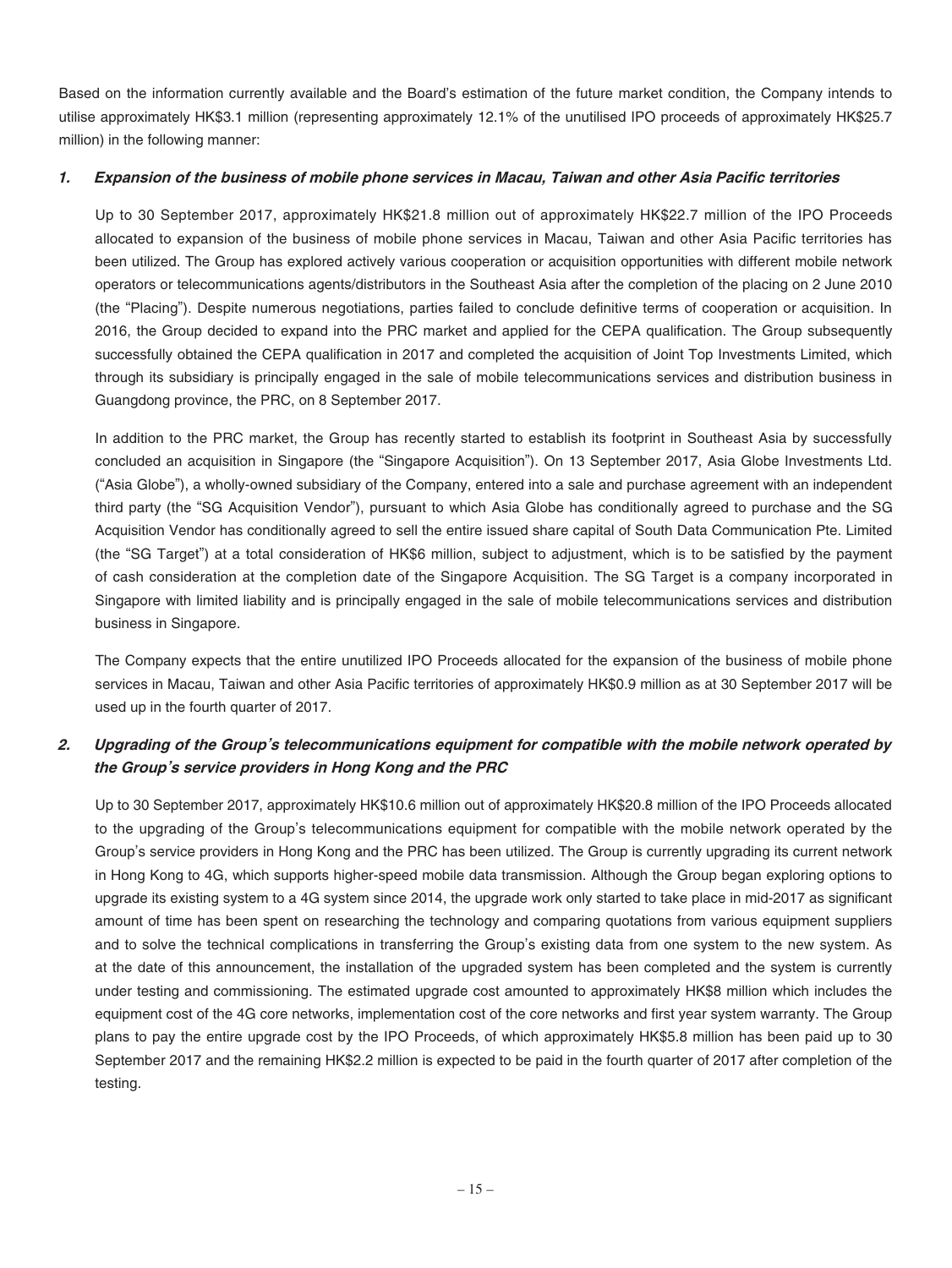#### **3. Development and implementation of RF-SIM business plans in Hong Kong and Macau**

Up to 30 September 2017, approximately HK\$4.3 million out of approximately HK\$18.9 million of the IPO Proceeds allocated to development and implementation of RF-SIM business plans in Hong Kong and Macau has been utilized. Upon completion of the Placing, the Group originally intended to launch and promote the use of RF-SIM technology for applications including the access control services and promotion services for commercial customers and mobile wallet and payment services immediately upon the Placing. In view of this, the Group had explored with mobile network operators in Hong Kong to launch the above applications. However, the Group experienced difficulties in promoting the above applications to mobile network operators in Hong Kong because the market of electronic wallet and payment has been dominated by a stored value smart card system. The Group had also approached potential partners in Macau to attempt to launch similar RF-SIM applications but failed to reach any conclusion.

After attempting for around three years, the Group decided to shift the application of RF-SIM technology to smart living with mobile access to doors and other facilities. The Group approached various major residential property management companies to introduce the application of RF-SIM technology for smart living in large-scale private housing estates in Hong Kong. However, the co-operations were not materialised as the Group failed to agree the commercials terms with the management companies.

Since the completion of the Placing, the development and implementation of RF-SIM business continues to be one of the business development agendas of the Group and the Group continues to conduct in house research to explore the different applications of the RF-SIM technology. The slow utilisation of the IPO Proceeds originally allocated to this segment was due to the slower than expected business development progress. The Company will closely monitor the development of its RF-SIM business and will consider the need to change the use of the IPO proceeds allocated to this segment if appropriate.

The remaining unutilised IPO Proceeds of approximately HK\$25.7 million have been placed as interest bearing deposits in banks in Hong Kong. As at the date of this announcement, the Board confirmed that there is no plan to change the original intended use of the proceeds as disclosed in the Prospectus. If there is any change to the proposed use of IPO Proceeds, announcement will be published by the Company in accordance with the GEM Listing Rules.

### **LISTING STATUS**

The Company has received a letter dated 29 September 2017 from the Stock Exchange, where the Stock Exchange considered that the Company has failed to maintain a sufficient level of operations or assets under Rule 17.26 of the GEM Listing Rules to warrant the continued listing of its shares. The Stock Exchange has therefore decided to proceed with the procedures to cancel the Company's listing under Rules 9.14 of the GEM Listing Rules. After considering legal and professional advice, the Company submitted a written request to the GEM Listing Committee of the Stock Exchange pursuant to Chapter 4 of the GEM Listing Rules for reviewing of the decision on 11 October 2017. For details, please refer to the announcements of the Company dated 29 September 2017 and 11 October 2017.

### **CONTINGENT LIABILITIES**

As at the date of this announcement, the Group did not have any contingent liabilities.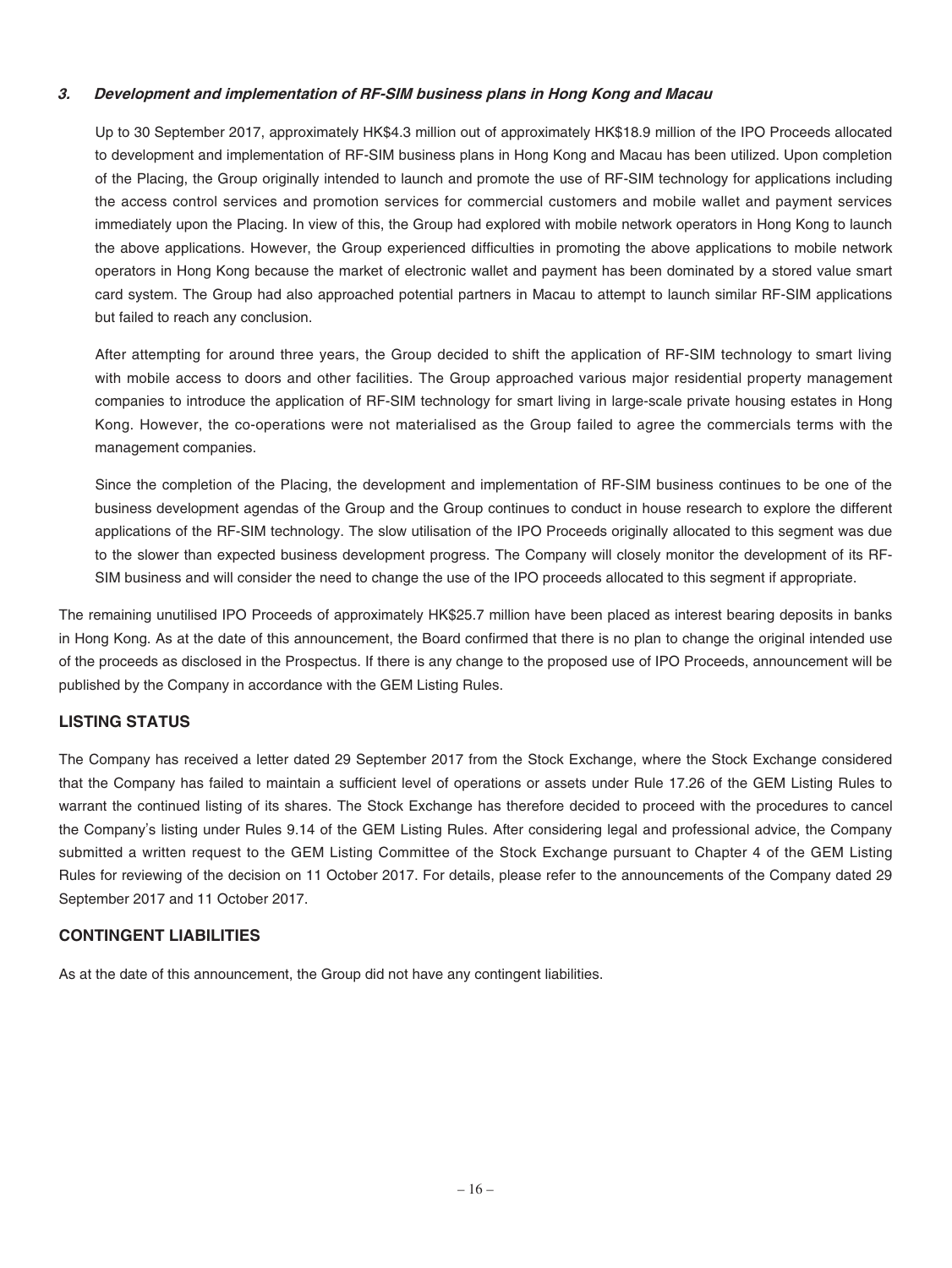### **DIVIDENDS**

The Board does not recommend the payment of any dividend for the nine months ended 30 September 2017 (nine months ended 30 September 2016: Nil).

#### **UNLISTED WARRANTS**

On 30 April 2014, the Company entered into a warrant subscription agreement (the "Warrant Subscription Agreement") with JD Edward Asset Management Company Limited, an independent third party (the "Subscriber") in relation to the subscription of a total of 200,000,000 unlisted warrants (the "Warrant(s)") by the Subscriber at the issue price of HK\$0.01 per unit of Warrants (the "Warrant Subscriptions"). For details, please refer to the announcements of the Company dated 30 April 2014 and 29 May 2014. The subscription price for such warrant shares and the number of warrant shares to be issued and allotted upon exercise of the subscription rights attached to the Warrants have been adjusted from HK\$0.1648 to HK\$0.0549 and from 200,000,000 Shares to 600,000,000 Shares respectively, as a result of the completion of bonus issue of the Company on 23 June 2015. For details of the completion of the bonus issue, please refer to the announcement of the Company dated 23 June 2015. On 23 November 2016, the Subscriber as transferor, transferred 200,000,000 Warrants to six individuals, as transferees, at a consideration of HK\$2,000,000 (at HK\$0.01 per Warrant). At as the date of this announcement, no Warrants have been exercised and the Company has not utilised any of the net proceeds.

### **EVENTS AFTER THE REPORTING PERIOD**

Details of events after the reporting period are set out in note 12 to this announcement.

### **MATERIAL ACQUISITION, DISPOSAL OR SIGNIFICANT INVESTMENT**

On 18 July 2017, Dynamic Profit International Limited (the "Purchaser"), a direct and wholly-owned subsidiary of the Company, entered into a sale and purchase agreement with Ms. Wu Xinyu (the "Vendor"), pursuant to which the Purchaser has conditionally agreed to purchase and the Vendor has conditionally agreed to sell the entire issued capital of Joint Top Investments Limited together with its subsidiary, Guangzhou Directel Telecommunications Limited \* (廣州直通電訊有限公司) (the "Target"), which is principally engaged in the sale of mobile telecommunication services and products in Guangdong province, the PRC at a total consideration of HK\$50,000,000. The acquisition was completed on 8 September 2017 upon the fulfilment of all conditions precedent under the sale and purchase agreement. Following the completion of the acquisition, the Target has become the wholly owned subsidiary of the Group in accordance with the relevant accounting standards. Details of the above acquisition were disclosed in the announcements of the Company dated 18 July 2017, 5 September 2017 and 8 September 2017.

Save for the above, the Group did not have any material acquisition or disposal of subsidiaries or affiliated companies for the nine months ended 30 September 2017 (nine months ended 30 September 2016: Nil).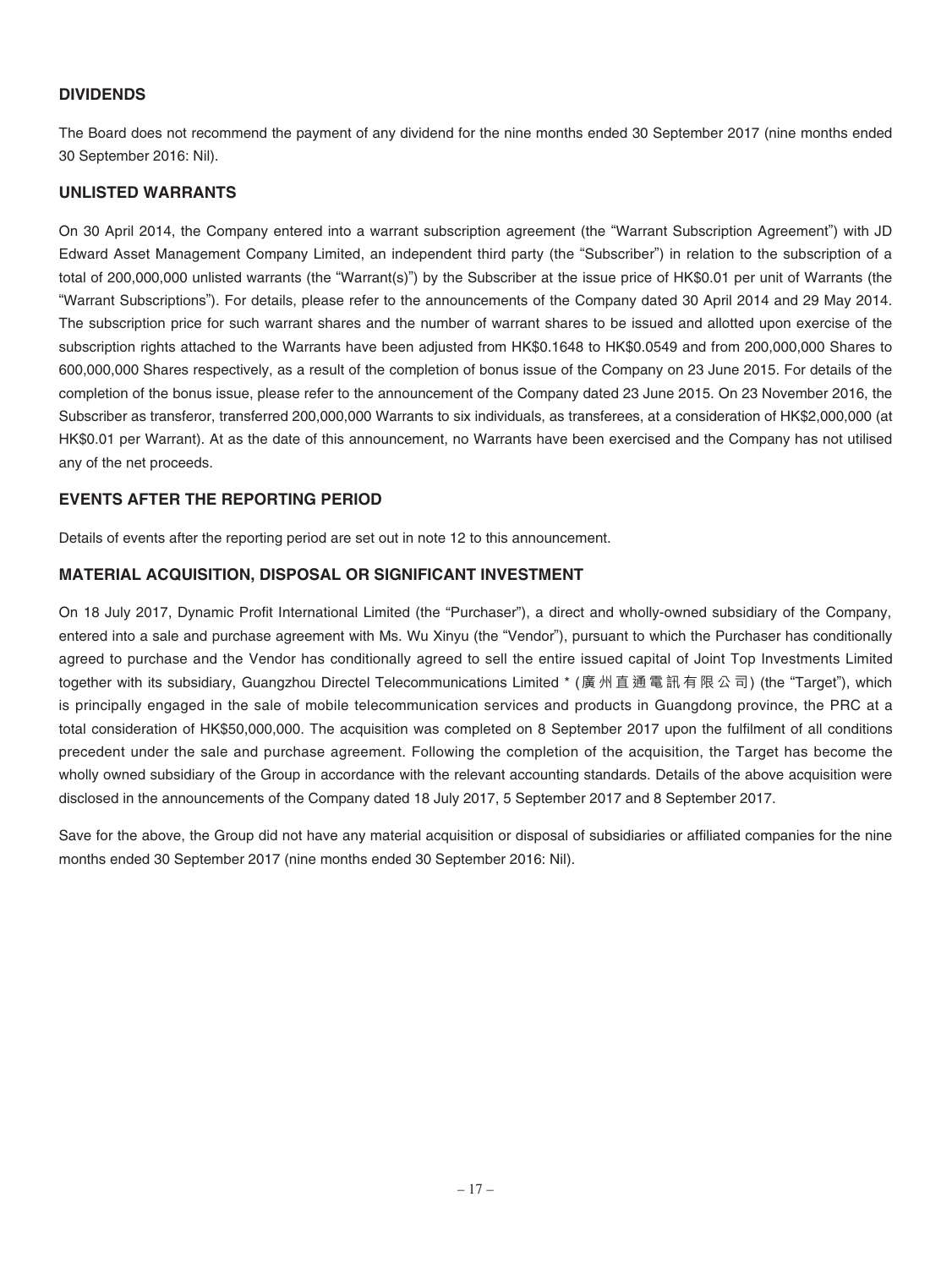### **DIRECTORS' AND CHIEF EXECUTIVES' INTERESTS AND SHORT POSITIONS IN THE SHARES, UNDERLYING SHARES AND DEBENTURES**

As at 30 September 2017, so far as it is known to the Directors, the Directors and the chief executive of the Company had the following interests and short positions in the shares, underlying shares or the debentures of the Company or any of its associated corporations within the meaning of part XV of the Securities and Futures Ordinance (the "SFO"), which would have to be notified to the Company and the Stock Exchange pursuant to the provision of Divisions 7 and 8 of Part XV of the SFO (including interests and/ or short positions of which they were taken or deemed to have under such provisions of the SFO) and/or required to be entered in the register required to be kept under Section 352 of the SFO or as otherwise notified to the Company and the Stock Exchange pursuant to Rule 5.46 of the GEM Listing Rules:

#### **(i) Long position in shares of the Company:**

|                         |                                    | Number of     | Approximate   |
|-------------------------|------------------------------------|---------------|---------------|
|                         | Nature of                          | Ordinary      | Percentage of |
| <b>Name of Director</b> | <b>Interest/Capacity</b>           | <b>Shares</b> | Shareholding  |
| Mr. Li Kin Shing        | Interest of controlled corporation | 2,088,750,000 | 67.11%        |
|                         |                                    | (Note)        |               |
|                         | Beneficial owner                   | 101,250,000   | 3.25%         |
| Mr. Pang Kwok Chau      | Beneficial owner                   | 30,000,000    | 0.96%         |
| Mr. Wong Kin Wa         | Beneficial owner                   | 30,000,000    | 0.96%         |

Note: The 2,088,750,000 shares are owned by New Everich Holdings Limited ("New Everich") which is owned by Mr. Li Kin Shing and Ms. Kwok King Wa as to 54% and 46%, respectively. Mr. Li Kin Shing is the spouse of Ms. Kwok King Wa. Accordingly, Mr. Li Kin Shing is deemed to be interested in the 2,088,750,000 shares under the SFO.

#### **(ii) Long position in New Everich, an associated corporation of the Company:**

|                         |                                    | Approximate     |
|-------------------------|------------------------------------|-----------------|
|                         |                                    | Percentage      |
| <b>Name of Director</b> | <b>Nature of Interest/Capacity</b> | of Shareholding |
| Mr. Li Kin Shing        | <b>Beneficial owner</b>            | 100.00%         |

Note: New Everich is owned as to 54% and 46% by Mr. Li Kin Shing and Ms. Kwok King Wa respectively. Mr. Li Kin Shing is the spouse of Ms. Kwok King Wa. Accordingly, Mr. Li Kin Shing is deemed to be interested in the 100% interests in New Everich under the SFO.

Save as disclosed above, as at 30 September 2017, none of the Directors nor the chief executives of the Company had any interests or short positions in any shares, underlying shares and/or debentures of the Company or any of its associated corporations (within the meaning of Part XV of the SFO) which were notied to the Company and the Stock Exchange pursuant to Divisions 7 and 8 of Part XV of the SFO (including interest and/or short positions which were taken or deemed to have under such provisions of the SFO), or which were recorded in the register maintained by the Company pursuant to Section 352 of the SFO, or which would have to be notified to the Company and the Stock Exchange pursuant to Rule 5.46 of the GEM Listing Rules.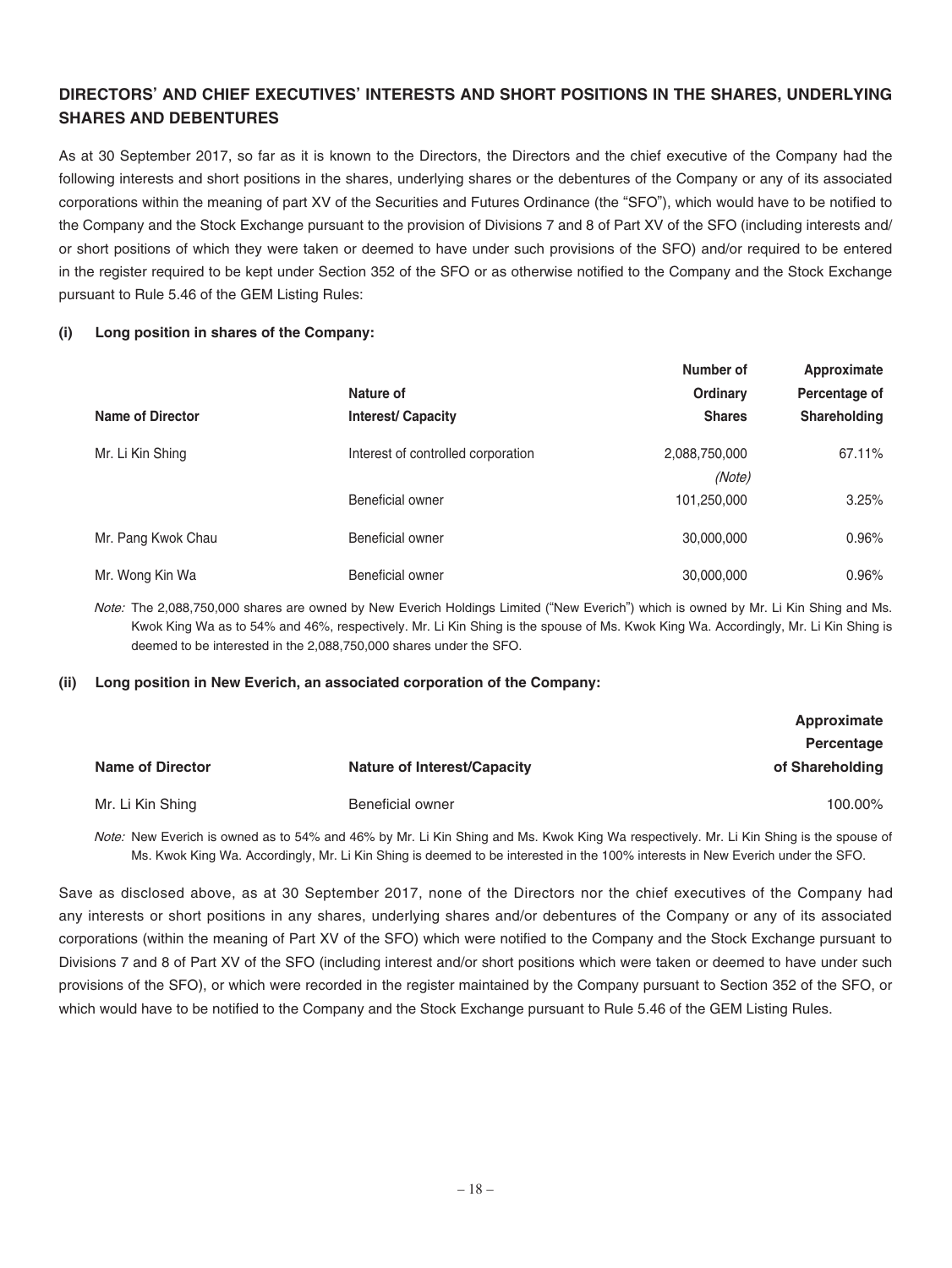### **SUBSTANTIAL SHAREHOLDERS' AND OTHER PERSONS' INTERESTS AND SHORT POSITIONS IN SHARES AND UNDERLYING SHARES OF THE COMPANY**

As at 30 September 2017, so far as it is known to the Directors, the persons (other than the Directors or chief executive of the Company) with interests or short positions in the shares or underlying shares of the Company which would fall to be disclosed to the Company under the provisions of Divisions 2 and 3 of Part XV of the SFO or which would be recorded in the register of the Company required to be kept under section 336 of the SFO or who are directly or indirectly interested in 10% or more of the nominal value of any class of share capital carrying rights to vote in all circumstances at general meetings of any member of the Group were as follows:

#### **Long position in shares of the Company:**

| <b>Name</b>        | Nature of Interest/<br>Capacity | Number of<br><b>Ordinary</b><br><b>Shares</b> | Approximate<br>Percentage of<br>Shareholding |                  |                                    |               |        |
|--------------------|---------------------------------|-----------------------------------------------|----------------------------------------------|------------------|------------------------------------|---------------|--------|
|                    |                                 |                                               |                                              | New Everich      | Beneficial owner                   | 2,088,750,000 | 67.11% |
|                    |                                 |                                               |                                              | Ms. Kwok King Wa | Interest of controlled corporation | 2,088,750,000 | 67.11% |
|                    | (Note 1)                        |                                               |                                              |                  |                                    |               |        |
| Interest of spouse | 101,250,000                     | 3.25%                                         |                                              |                  |                                    |               |        |
|                    | (Note 2)                        |                                               |                                              |                  |                                    |               |        |

#### Notes:

- (1) The 2,088,750,000 shares are owned by New Everich which is owned by Mr. Li Kin Shing and Ms. Kwok King Wa as to 54% and 46%, respectively. Mr. Li Kin Shing is the spouse of Ms. Kwok King Wa. Accordingly, Ms. Kwok King Wa is deemed to be interested in the 2,088,750,000 shares under the SFO.
- (2) Mr. Li Kin Shing is the spouse of Ms. Kwok King Wa. Accordingly, Ms. Kwok King Wa is deemed to be interested in the 101,250,000 shares under the SFO.

Save as disclosed above, as at 30 September 2017, so far as it is known to the Directors, there was no other person (other than the Directors or chief executive of the Company) with interests or short positions in the shares or underlying shares of the Company which would fall to be disclosed to the Company under the provisions of Divisions 2 and 3 of Part XV of the SFO or which would be recorded in the register of the Company required to be kept under section 336 of the SFO or who are directly or indirectly interested in 10% or more of the nominal value of any class of share capital carrying rights to vote in all circumstances at general meetings of any member of the Group.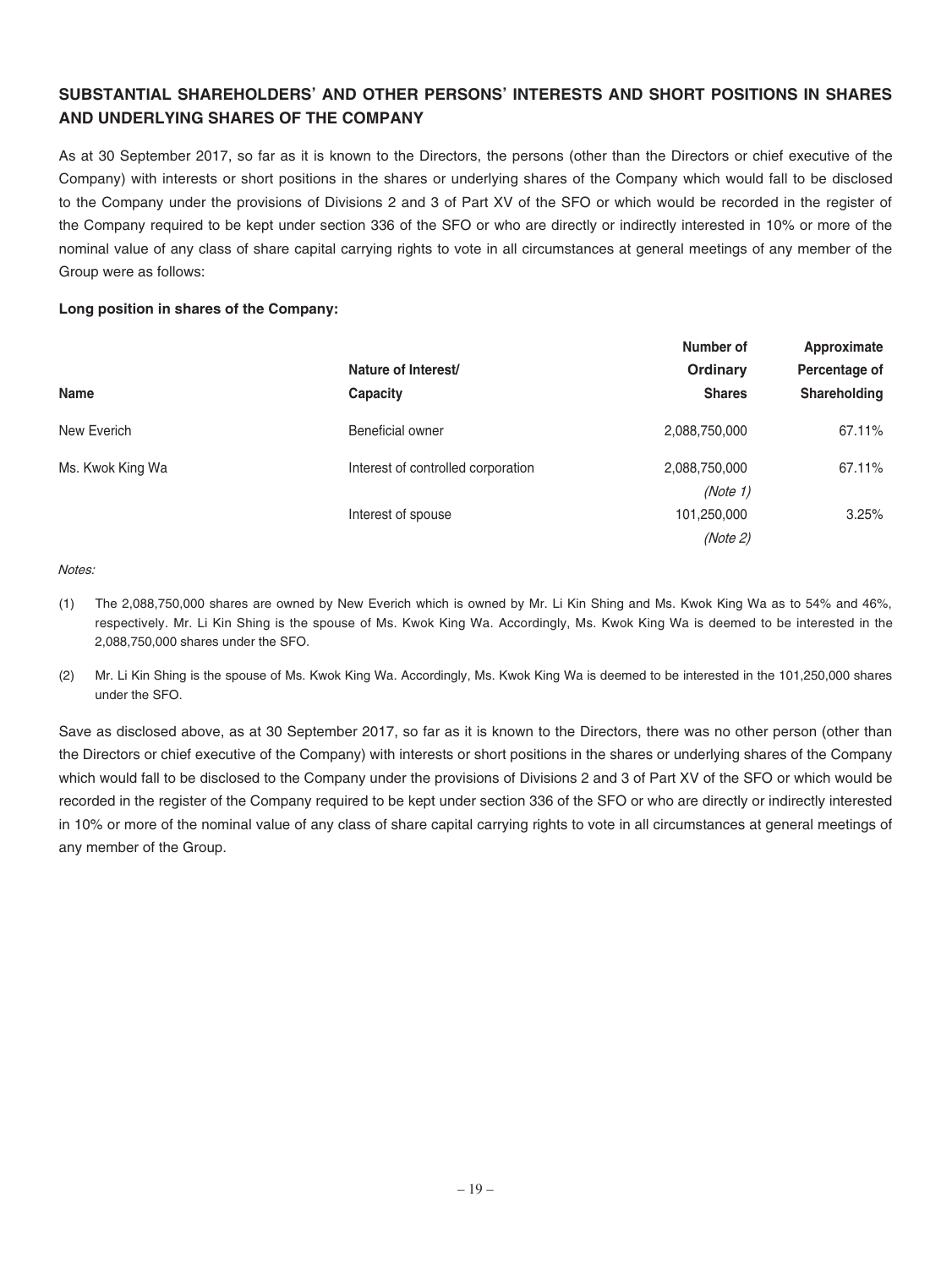### **DIRECTORS' RIGHT TO ACQUIRE SHARES OR DEBENTURES**

Save as disclosed in this announcement, during the period under review, there was no rights to acquire benefits by means of the acquisition of shares in or debentures of the Company or of any other body corporate granted to any Directors or their respective spouse or children under 18 years of age, or were any such rights exercised by them; or was the Company, its holding company or any of its subsidiaries a party to any arrangements to enable the Directors, their respective spouse or children under 18 years of age to acquire such rights in the Company or any other body corporate.

### **SHARE OPTION SCHEME**

The Company has conditionally adopted a new share option scheme (the "Share Option Scheme") in the annual general meeting held on 11 May 2016, for the purpose of providing incentives or rewards to eligible participants (including employees, executives or officers, directors including executive directors, non-executive directors and independent non-executive directors, advisers, consultants, suppliers, customers and agents of the Company or any of its subsidiaries) for their contribution to the long term growth of the Group and to enable the Company to attract and retain high caliber employees. Unless otherwise cancelled or amended, the Share Option Scheme will remain in force for 10 years from 11 May 2016.

The maximum number of shares which may be issued upon exercise of all options granted and to be granted under the Share Option Scheme is 311,250,000 shares, representing 10% of the shares of the Company in issue as at 30 September 2017. The maximum number of shares issuable under share options granted to each eligible participant in the Share Option Scheme (including both exercised and outstanding options) within any 12-month period is limited to 1% of the shares of the Company in issue. Any grant or further grant of share options in excess of this limit is subject to shareholders' approval in a general meeting. A grant of share options under the Share Option Scheme to a director, chief executive or substantial shareholder of the Company, or to any of their associates, is subject to approval in advance by the independent non-executive directors (excluding any independent nonexecutive director who is the grantee of the Option). In addition, any share options granted to a substantial shareholder or an independent non-executive director of the Company, or to any of their associates, which would result in the shares issued and to be issued, upon exercise of all options already granted and to be granted (including options exercised, cancelled and outstanding), to such person in the 12-month period up to and including the date of the grant in excess of 0.1% of the shares of the Company in issue and with an aggregate value (based on the closing price of the Company's shares at the date of grant) in excess of HK\$5 million, are subject to shareholders' approval in advance in a general meeting.

The offer of a grant of share options may be accepted within 21 days from the date of offer upon payment of a nominal consideration of HK\$1 in total by the grantee. The exercise period of the share options granted is determined by the directors, save that such a period shall not be more than 10 years from the date of offer of the share options and subject to the provisions for early termination as set out in the Share Option Scheme. There is no requirement of a minimum period for which an option must be held before it can be exercised.

The exercise price of the share options shall be not less than the highest of (i) the Stock Exchange closing price of the Company's shares on the date of offer of the share options; (ii) the average Stock Exchange closing price of the Company's shares for the five trading days immediately preceding the date of offer; and (iii) the nominal value of a share of the Company on the date of offer.

The Company did not grant or cancel any options under the Share Option Scheme any time during the nine months ended 30 September 2017, and as at 30 September 2017, no option has been granted under the Share Option Scheme.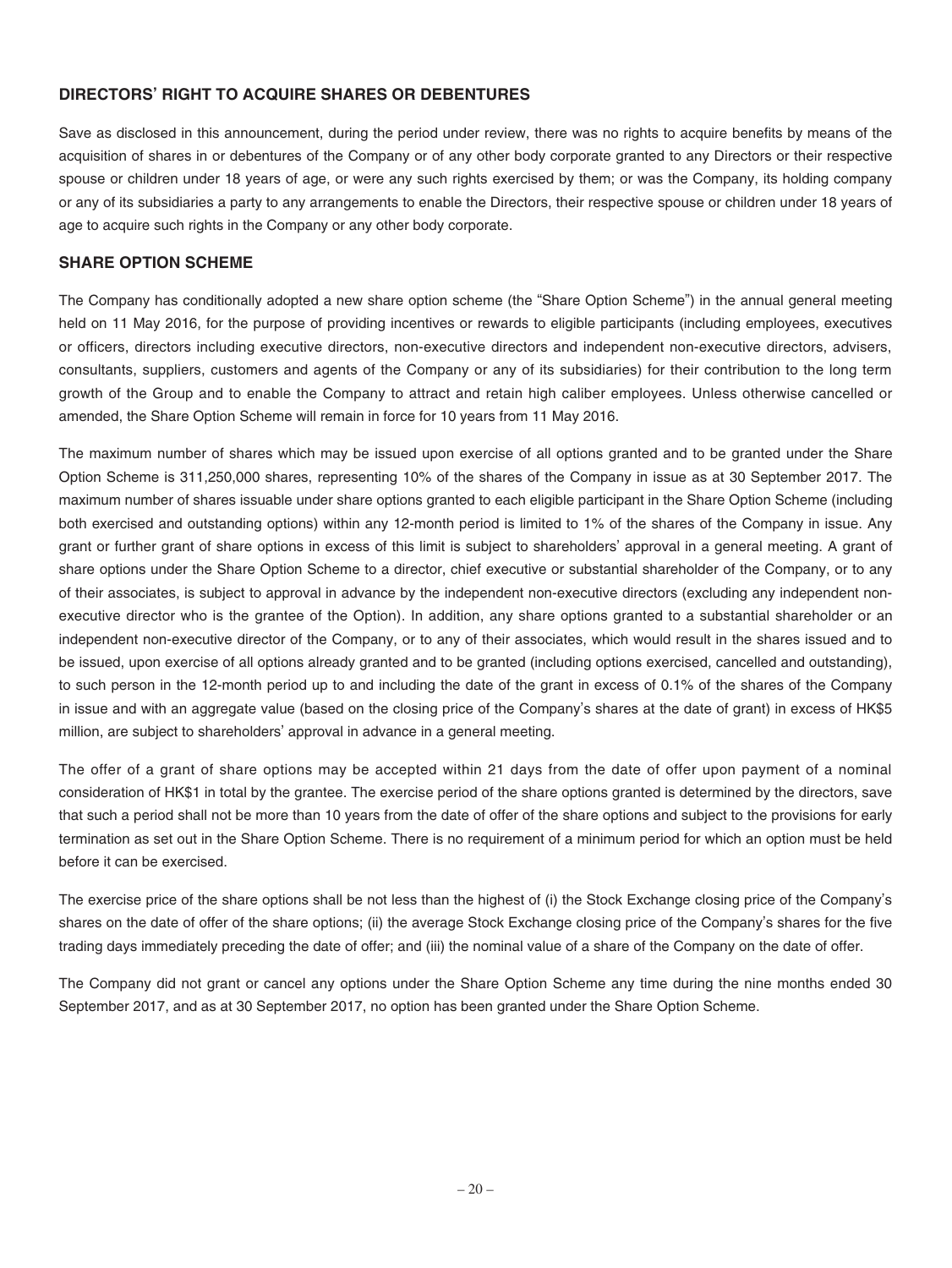### **CODE ON CORPORATE GOVERNANCE PRACTICES**

The Company has committed to maintaining high standards of corporate governance to protect the interests of the shareholders of the Company. In the opinion of the Directors, the Company has complied with the code provisions as set out in the Corporate Governance Code contained in Appendix 15 to the GEM Listing Rules during the nine months ended 30 September 2017 except for the deviations from code provision A.6.7 which is explained as follows:

In accordance with provision A.6.7 of the Corporate Governance Code, all independent non-executive Directors and non-executive Directors should attend general meetings and develop a balanced understanding of the views of shareholders. Due to conflicting business schedule, Mr. Hu Tiejun, the independent non-executive Director, was unable to attend the annual general meeting of the Company held on 12 May 2017.

### **CODE OF CONDUCT REGARDING SECURITIES TRANSACTIONS BY DIRECTORS**

The Company has adopted the required standard of dealings as set out in Rules 5.48 to 5.67 of the GEM Listing Rules as the code of conduct regarding securities transactions by directors in securities of the Company. Having made specific enquiry of all Directors, the Directors have confirmed that they have complied with the required standard of dealings as set out in the adopted code of conduct regarding securities transactions by directors.

### **PURCHASE, SALE OR REDEMPTION OF THE COMPANY'S SHARES**

During the nine months ended 30 September 2017, neither the Company nor any of its subsidiaries has purchased, sold or redeemed any share of the Company.

### **COMPETING INTERESTS**

During the nine months ended 30 September 2017, save as disclosed below, none of the Directors or controlling shareholders of the Company nor their respective associates is considered to have interests in a business that competes or is likely to compete, either directly or indirectly, with the businesses of the Group other than those businesses where the Directors have been appointed or were appointed as directors to represent the interests of the Company and/or the Group.

Directel Limited, a company incorporated in the Cayman Islands, is held as to 50% and 50% by Mr. Li Kin Shing, a non-executive Director, the chairman of the Company, a controlling shareholder and a substantial shareholder of the Company, and Ms. Kwok King Wa, a controlling shareholder and a substantial shareholder of the Company and the spouse of Mr. Li Kin Shing, respectively. According to the GEM Listing Rules, Directel Limited is an associate of Mr. Li Kin Shing and Ms. Kwok King Wa and thus a connected person.

Directel Limited is the legal and beneficial owner of the RF-SIM intellectual property rights in Hong Kong and Macau. Further, Directel Limited is the licensee of the operation rights of RF-SIM in markets other than the PRC in addition to its owned RF-SIM intellectual property rights in Hong Kong and Macau and it has the right to grant licences of the operation rights of RF-SIM intellectual property rights to others in markets other than the PRC. There is a risk that such services provided by Directel Limited may compete with the services provided by the Group as Directel Limited is expected to grant licences of the operation rights of RF-SIM intellectual property rights in other regions in the future.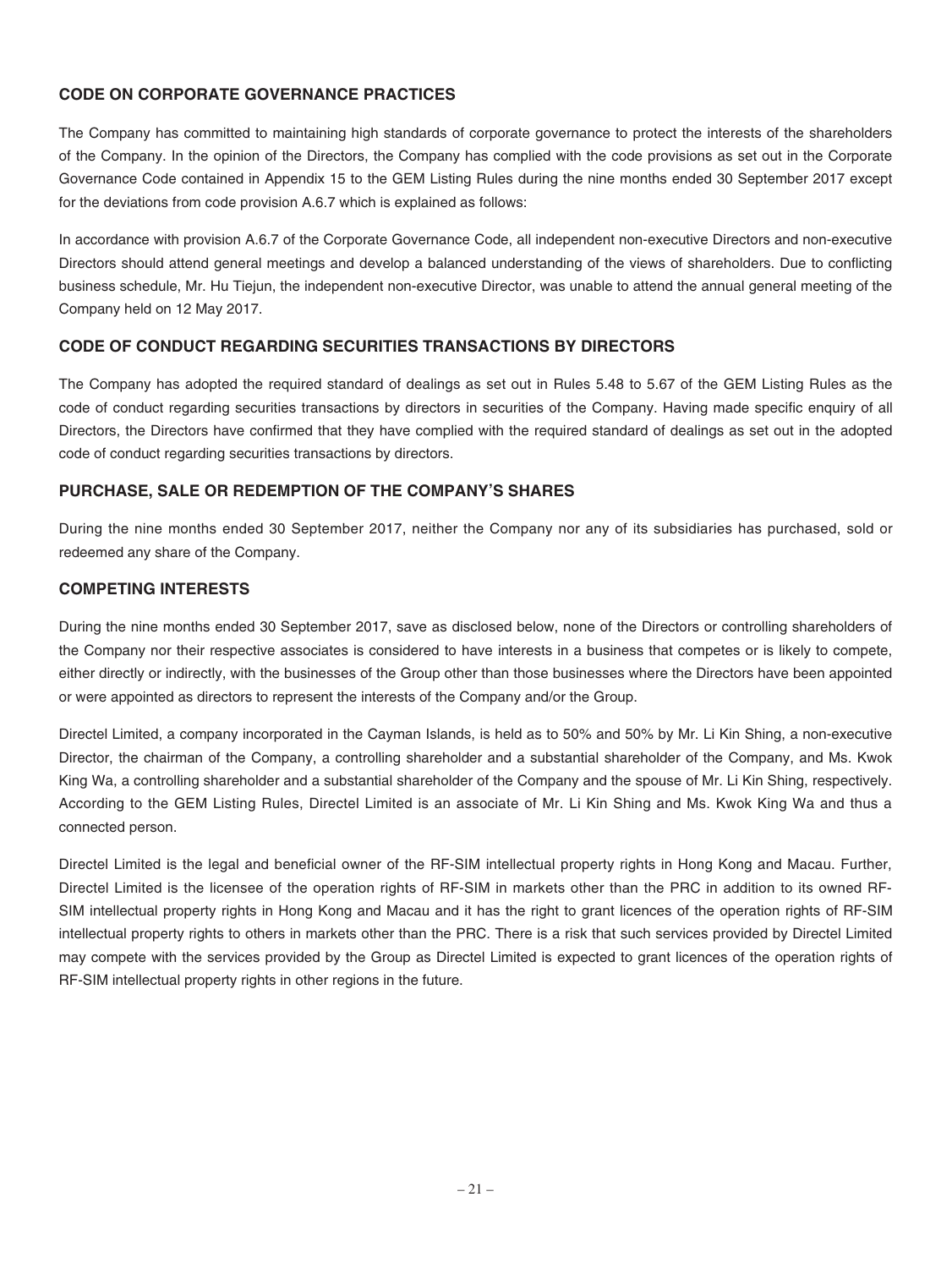International Elite Ltd. ("IEL") is a company incorporated in the Cayman Islands and a listed company on the Main Board of the Stock Exchange with Mr. Li Kin Shing and Ms. Kwok King Wa as controlling shareholders. According to the GEM Listing Rules, IEL is an associate of Mr. Li Kin Shing and Ms. Kwok King Wa and thus a connected person. Sunward Telecom Limited ("Sunward Telecom") and its wholly-owned subsidiaries (collectively, the "Sunward Group") are wholly-owned subsidiaries of IEL. The Sunward Group, as a whole, is principally engaged in (i) the research and development, production and sales of RF-SIM products; (ii) licensing of the RF-SIM operations rights in markets other than Hong Kong and Macau, and (iii) research and development and technology transfer of CA-SIM application rights to customers.

The Directors confirm that as China-Hongkong Telecom Limited, a wholly-owned subsidiary of the Company, has obtained the exclusive licence of the operation rights of RF-SIM intellectual property rights in Hong Kong and Macau and since the services provided by the Group are mainly in Hong Kong and Macau, there will be no direct competition between the services provided by Directel Limited, which are in territories other than the PRC, Hong Kong and Macau. There will also be no direct competition between the services provided by IEL, which its strategy is to concentrate on the application of the RF-SIM intellectual property rights in the PRC. Nevertheless, Mr. Li Kin Shing, Ms. Kwok King Wa and Directel Limited (as Covenantors) executed a deed of non-competition undertaking in favour of the Company on 24 May 2010 pursuant to which the Covenantors have undertaken to the Company inter alia, that (i) the Covenantors shall not, directly or indirectly, engage in, invest in, participate in, or attempt to participate in, whether on his/her/its own account or with each other or in conjunction with or on behalf of any person or company, any business which will or may compete with the RF-SIM business of the Group in Hong Kong and Macau; and (ii) in the event the Covenantors or their associates were given any business opportunities that is or may involve in direct or indirect competition with the business of the Group, the Covenantors shall assist the Company in obtaining such business opportunities in the terms being offered to the Covenantors, or more favourable terms being acceptable to the Company.

### **AUDIT COMMITTEE**

The Company has established an audit committee ("Audit Committee") on 20 May 2010 with written terms of reference in compliance with the GEM Listing Rules ("Terms of Reference"). The Terms of Reference of the Audit Committee were revised and adopted by the Board on 29 March 2016. For details, please refer to the Terms of Reference of the Audit Committee published on the Company's website and the Stock Exchange website on 31 March 2016. The primary duties of the Audit Committee are to review the Company's annual report and consolidated financial statements, half-yearly report and quarterly reports and to provide advice and comment thereon to the Board. The Audit Committee (on behalf of the Board) oversees management in the design, implementation and monitoring of the financial reporting, risk management and internal control systems and the management has provided a confirmation to the Audit Committee (and the Board) on the effectiveness of these systems for the nine months ended 30 September 2017. The Company has conducted review of its risk management and internal control systems periodically and has convened meeting periodically to discuss the financial, operational and risk management control. The Audit Committee is of the view that the risk management and internal control system implemented by the Group during the period under review had been valid and adequate.